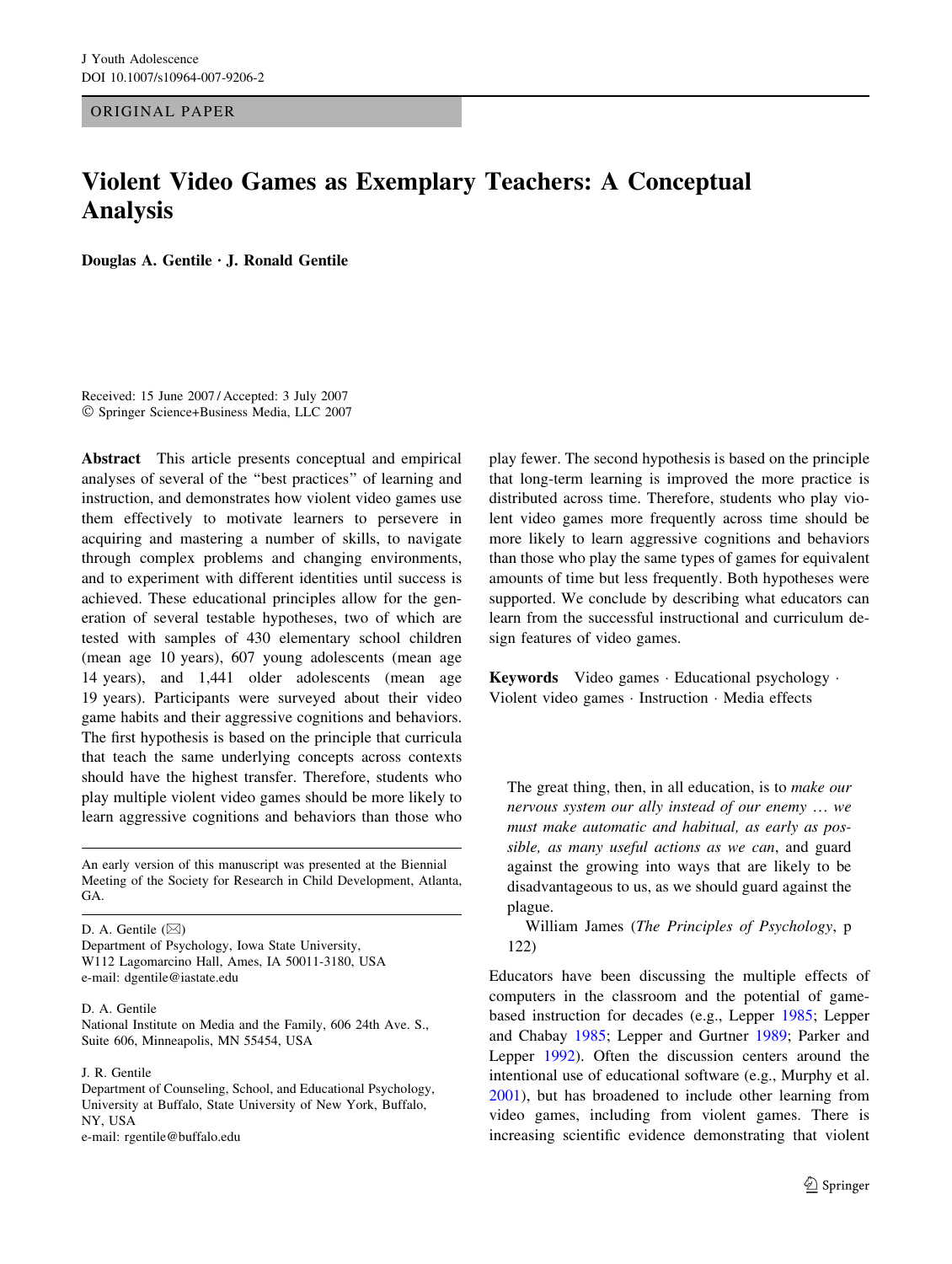video games are linked to increases in aggressive cognitions, feelings, and behaviors (e.g., Anderson and Bushman [2001;](#page-12-0) Anderson [2004](#page-12-0); Anderson et al. [2007](#page-12-0); Gentile and Stone [2005\)](#page-13-0). However, there is still much resistance to the evidence among the public and by the video game industry (e.g., Entertainment Software Association [2007\)](#page-13-0). However, if (as we will argue) violent video games use techniques that we know are effective pedagogy, then it is disingenuous to continue to claim that violent video games have no effects. The goal of this article is to demonstrate two issues: first, how violent video games use many of the bestpractice principles of learning and instruction, and second, what we might learn from the successes of the video game curricula that might transfer to our official scholastic curricula. We intend this to be primarily a conceptual article, but we have included some data to demonstrate the utility of these concepts for hypothesis generation and testing.

#### Playing the Game

Among elementary and middle school populations, girls play video games for an average of about 5.5 h/week and boys average 13 h/week (Anderson et al. [2007;](#page-12-0) Gentile et al. [2004\)](#page-13-0). In a nationally representative sample, parents reported that their young children aged two to seven play an average of 43 min/day (Gentile and Walsh [2002](#page-13-0)), and Woodard and Gridina ([2000\)](#page-14-0) reported that preschoolers aged 2–5 play an average of 28 min/day. Comparing these data with previous studies shows that the amount of time spent playing video games is increasing, but not at the expense of television viewing which has remained stable (Gentile and Anderson [2003](#page-13-0)). Although most children play video games, the average age of video game players has steadily risen to age 33, demonstrating that many children continue playing into adulthood (Entertainment Software Association [2007](#page-13-0)).

Data about children's amount of time spent playing video games are content-independent and, like the data on television watching, are correlated with many other risk factors for health such as obesity (Berkey et al. [2000;](#page-12-0) Subrahmanyam et al. [2000;](#page-14-0) Vandewater et al. [2004](#page-14-0)) as well for poorer academic performance (e.g., Anderson and Dill [2000;](#page-12-0) Anderson et al. [2007;](#page-12-0) Gentile et al. [2004](#page-13-0); Harris and Williams [1985](#page-13-0)). When video game play is analyzed for violent content, additional risk factors are observed for aggressive behavior and desensitization to violence (again in parallel with the data on viewing violent television; e.g., Anderson and Dill [2000;](#page-12-0) Anderson et al. [2003,](#page-12-0) [2007;](#page-12-0) Bartholow et al. [2006](#page-12-0); Carnagey et al. [2007;](#page-12-0) Gentile [2003](#page-13-0); Gentile et al. [2004](#page-13-0)).

As the entertainment industries regularly point out, viewer discretion and parental monitoring are advised. Yet, most parents do not know that as many as 89% of video games include violent content (Children Now [2001](#page-13-0)), with about half including violence against others culminating in serous injury or death (Children Now [2001;](#page-13-0) Dietz [1998](#page-13-0); Dill et al. [2005\)](#page-13-0). Furthermore, because the average age of gamers has risen, many parents have likely become desensitized to violent content and may be less likely to monitor children's games. This progression almost seems inevitable. By inventing educational and entertaining games for preschoolers and then slowly but surely including more and more need for ''viewer discretion,'' the industry trains people to be accepting—emotionally, cognitively, and behaviorally—of violent video games. Most consumers are not conscious of the learning principles underlying this progression, but the developers and marketers probably are, if only by realizing that they need to keep creating games that outdo previous games in order to capture a larger share of the market.

#### Seven Exemplary Dimensions of Video Games

Our goal here is to enumerate the ways video games systematically and effectively use educational principles of learning, cognition, and instruction. The research is becoming increasingly clear that violent video games can cause people to have more aggressive thoughts, feelings, and behaviors (for recent meta-analyses of the literature, see Anderson and Bushman [2001;](#page-12-0) Anderson [2004\)](#page-12-0), yet this set of findings is still considered ''controversial.'' Video games themselves are becoming increasingly sophisticated (e.g., Poole [2000;](#page-14-0) Provenzo [1991\)](#page-14-0) to the point that the violence simulated in such games as Doom II have been adopted by the military to train marine combat units (Provenzo [2003\)](#page-14-0), who obviously believe in the educational benefits that will result. Video games are excellent teachers along several dimensions (see also Gee [2003,](#page-13-0) for his list of 36 learning principles exemplified by video games).

First, the games have clear objectives, often set at multiple difficulty levels (1) to adapt to the prior knowledge and skills of each learner and (2) the pace of each learner (faster or slower, novice or expert). Inventing ways of matching objectives and pace to the capabilities of learners is no small accomplishment, since it is central to most if not all models of instruction, from Glaser's ([1962\)](#page-13-0) and Hunter's ([1982\)](#page-13-0) specification of objectives at the correct level of difficulty to Carroll's [\(1963](#page-12-0), [1989](#page-12-0)) concept of aptitude as the time needed to learn to an established standard of mastery. Moreover, there is empirical evidence that for many memory tasks the average learning rate of the top third of any class is at least three times faster than the bottom third, with the fastest and slowest learners in the same class differing by even larger multiples (e.g., Gentile and Lalley [2003;](#page-13-0) Gentile et al. [1995\)](#page-13-0).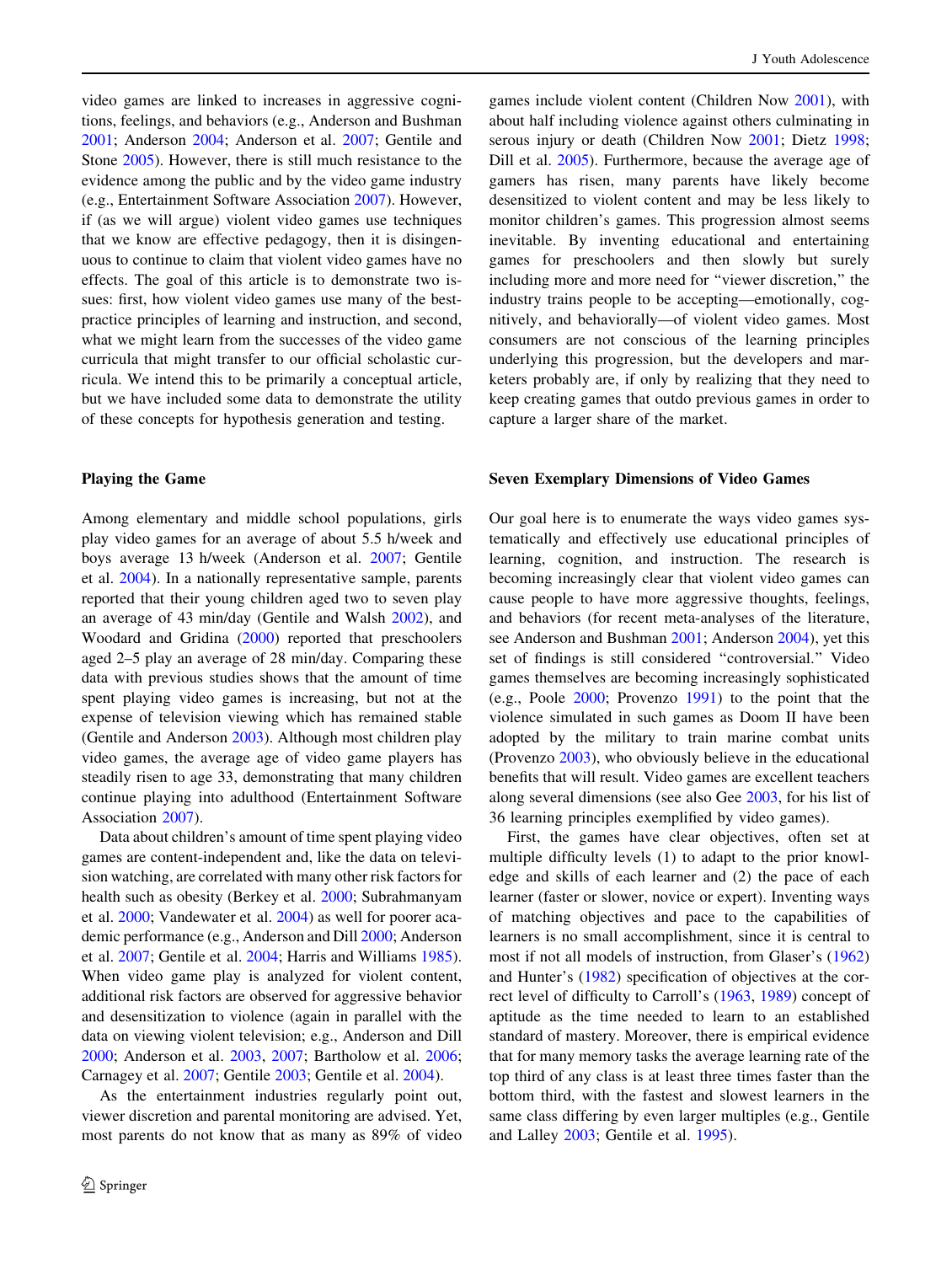The second dimension along which video games excel is that they require learning to be active with practice, feedback, and more practice to the point of mastery (e.g., Gee [2003\)](#page-13-0). This is in contrast to much classroom learning in which teachers lecture on or demonstrate a concept or skill, then take questions, if any, and move on to cover other material. However, as is well known in the development of skills such as sports or music, learners will likely develop good questions only after attempting to do what was demonstrated. Feedback and corrections operate only then, which in classrooms often happens only much later (e.g., on a unit test) and thus is too late to be of much help. Practice to the point of mastery—that is, to a higher rather than lower standard of accuracy—is predictive of how much is remembered later, as well as how much savings will occur in relearning at a later date (Bahrick [1984](#page-12-0); Ebbinghaus [1885](#page-13-0) Gentile and Lalley [2003](#page-13-0); Semb and Ellis [1994;](#page-14-0) Willingham [2004](#page-14-0)).

Third, once mastered, the knowledge and skills are practiced further to provide overlearning. With overlearning the knowledge and skills become automatized and consolidated in memory, so that the learner can begin to focus consciously on comprehending or applying new information. In other words, the novice is beginning to process and organize new information with more expertise (Chase and Simon [1973](#page-13-0); Chi et al. [1982](#page-13-0)). Bloom ([1986\)](#page-12-0) illustrated this process for reading ability. The budding reader can recognize whole words easily only after knowledge of letters and sounds is automatized. Once the reader has achieved a number of ''sight words,'' then the reader can focus on the meaning of the sentences (Bloom [1986\)](#page-12-0).

Fourth, mastery of an objective is reinforced both extrinsically (with points, totals, better weapons, more money, more health, etc.) and intrinsically (by advancement to higher levels of complexity and the self-esteem that accompanies increased competence). This last point is perhaps underappreciated by educators who have been told to praise often so as to increase children's self-esteem. Video games teach self-efficacy through increasing mastery. Teachers often offer praise instead of encouraging self-discovery and mastery. A wide range of developmental theorists agree that perceived self-efficacy arises from competence or efficacy (Bandura [1977,](#page-12-0) [1986](#page-12-0)), and lack of competence leads to learned helplessness (Seligman [1975](#page-14-0)). Mastering the essential tasks of school is critical for solving the identity crisis of that age (''I am what I can do''), while the lack of mastery leads to feelings of inferiority (Erikson [1963,](#page-13-0) [1968,](#page-13-0) [1980\)](#page-13-0). Vygotsky ([1962\)](#page-14-0) also speaks of the "rupture," "turning point," or "struggle" that is involved in maturation and which is resolved by mastering society's developmental tasks. Piaget's central motivational construct is ''cognitive conflict,'' which arises when

there is a discrepancy between a child's perception of an event and disconfirming evidence (e.g., in the conservation of liquids tasks; Piaget and Inhelder [1941\)](#page-14-0). This cognitive conflict establishes a tension (between assimilation and accommodation in the equilibrium mechanism), which produces the ultimate teachable moment. That is, the child recognizes what he or she does not understand and is now ready to learn it. Accomplishing this difficult task earns self-esteem, self-efficacy, and indeed a new identity (when, for example, a non-reader is now a reader). Gee takes these traditional theories a step further in suggesting that video games require and reinforce a player's commitment of "time, effort and active engagement" in such a way that they can experiment with identities and eventually ''…see themselves as the kind of person who can learn, use, and value…'' what is being learned (2003, p. 59). Wouldn't we wish, he continues, to have our students trying on a scientist identity in our science classes?

Fifth, and related to the fourth, video games are wellsequenced in levels of increasing difficulty, complexity or pace, with success at subsequent levels contingent upon competencies mastered at previous levels. Consider the example of the popular first-person-shooter game<sup>1</sup> Halo. For the first hour of play, the game not only sets up the story (you are a warrior, in a science fiction future, saving humans from attacking aliens), but also teaches you how to play. The game characters and spaceship computer teach you systematically which control buttons to use to look around, to walk, to crouch, to jump, to pick up weapons, to reload, etc. This is necessary partly because of the complexity of the game controller (13 buttons, joysticks, pads, and triggers), but after teaching a specific skill, the game immediately gives you a chance to practice it. Then the game provides immediate feedback, including adapting to your specific skill using the controller. For example, the first author had difficulty with the joystick in looking up and down—it was more ''natural'' to pull back to look up and push forward to look down (as one would in an airplane). This was contrary to the default settings on the game. The game noticed this, inverted the joystick controls to fit the author's predilection, and asked if this was better. Over the course of the first hour of play, a series of skills are taught systematically, with feedback and opportunities for practice, until one has learned several skills necessary

<sup>&</sup>lt;sup>1</sup> A "first-person-shooter" game is one in which the action is seen from the point of view of the main character. Usually the player sees as if he/she was ''in'' the game, so when you hold a gun in front of you, you see the barrel of the weapon and sometimes the hand holding it. The ''shooter'' part of the definition is self-evident. This type of game can be distinguished from other violent games in which the action is seen from a distance (a third-person perspective). Firstperson-shooters have become so popular, they are now known by that title as a distinct genre of game.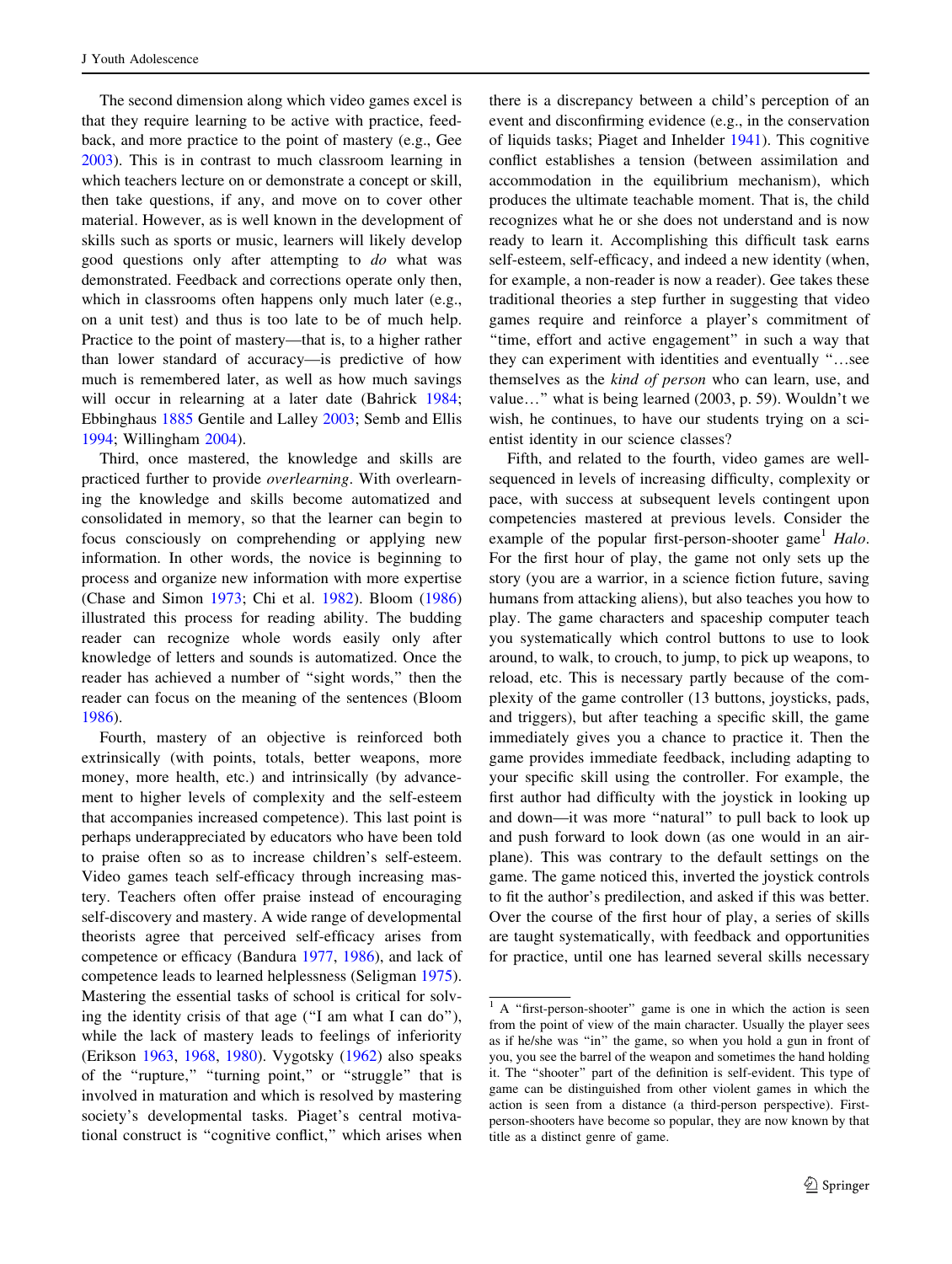for successful game play (such as how to use the information shown on the display, when to reload, and how to sneak up behind one's prey for silent kills).

This fifth dimension is the embodiment of the spiral curriculum (Bruner [1960](#page-12-0)), in which each learning objective has identifiable prerequisites which, when mastered, facilitate transfer to the next level of difficulty. Thus, learners come to see mastery of an objective not as the completion of a learning objective, or ''benchmark'' in current educational lingo, but rather mastery is properly conceived as the beginning (Gentile and Lalley [2003\)](#page-13-0). You are now ready to use that knowledge or skill in some meaningful way on the road toward expertise. Video games do not achieve exemplary spiral curricula by ''making the games shorter and simpler to facilitate learning'' as schools often do (Gee [2003](#page-13-0), p. 6). Rather, they make the games longer, more complex, and harder, requiring (as noted above) more investment of time, effort, activity, and reflection.

Sixth, because video games are adaptable in level of difficulty and pace, they encourage a close-to-optimal combination of massed and distributed practice. Initial attempts at the game, no matter how abysmal, receive feedback or a score immediately and few can resist trying again and again until they begin to show progress. Such massed practice eventually begins to produce diminishing returns (when a plateau is reached or fatigue sets in); however, the repetition has begun to develop both physical and mental skills and habits on parts of the task (e.g., eye-hand coordination, knowledge of what is required, etc.), always in the context of the whole sequence. Each subsequent encounter with the game provides the memory benefits of distributed practice—relearning anything that was forgotten, providing new cues for memory, interpreting new information or examples with what is already in memory and reorganizing the memory accordingly. This combination of massed practice to build sufficient initial mastery to play the game, followed by distributed practice over days or weeks to prevent forgetting is optimal for the development of automatized structures of knowledge, or schemas (e.g., Ellis and Hunt [1993](#page-13-0); Anderson [1983;](#page-12-0) Glaser [1984\)](#page-13-0).

Seventh, knowledge or skills learned and practiced in multiple ways on several problems, or in a variety of contexts, are more likely to transfer than when practiced in only one way on a single kind of problem, or in the same context. One reason for this is suggested by Bransford et al. [\(1999](#page-12-0)): ''with multiple contexts, students are more likely to abstract the relevant features of concepts and develop a more flexible representation of knowledge'' (p. 66). Multiple contexts also provide a variety of cues for recall rather than memory having to rely on availability of cues from the original context or problem situation—what Tulving and Thompson [\(1973](#page-14-0)) called the encoding specificity principle and Brown et al. [\(1989](#page-12-0)) called situated cognition.

Multiple ways of solving problems or performing skills also avoid the mental sets or rigidities that naturally arise from success with a particular method (e.g., Luchins [1942](#page-13-0)). Learning multiple ways of representing division of fractions is more likely to lead to greater comprehension than the same amount of time spent simply practicing the ''invert and multiply'' algorithm. Returning to video games, this is likely to be one of the reasons violent video games have shown effects on aggressive thoughts, feelings, and behaviors (e.g., Anderson [2004](#page-12-0)). Violent video games are set in many contexts: some are set in historical times, some are modern, some are very realistic, some are cartoonish, some are futuristic, etc. The games also employ a variety of tools: hand-to-hand combat, small arms, military weapons, laser guns, and one popular game even uses a golf club as a lethal weapon. The common feature among all of these different games and contexts is that violence is the solution to whatever problem the gamer/student faces. This is exactly the best way to teach so that the student will be able to transfer the underlying concept to new situations.

In addition to the above well-known principles of educational instruction, video game producers also use timehonored ''tricks'' that have been well-known by the media and advertisers. For example, Kubey and Csikszentmihalyi [\(2002](#page-13-0)) describe how the ''orienting response,'' first described by Ivan Pavlov, has been used to increase attention to television ads. Visual or auditory changes, such as edits that change the angle of camera view or sound effects, make us look at them. Increasing the frequency of edits has been shown to improve recognition memory (up to a point…there is an optimal level). Furthermore, provocative scenes of sex and violence not only capture one's attention, but also supply vivid visual images, which are known to create better memory than the same information provided verbally (e.g., Paivio and Begg [1981](#page-13-0)). Active participation in aggressive or provocative scenes in video games increases physiological arousal (e.g., Ballard and Weist [1996](#page-12-0); Gwinup et al. [1983](#page-13-0); Lynch [1999;](#page-13-0) Murphy et al. [1992](#page-13-0); Segal and Dietz [1991](#page-14-0)). This physiological responding in the context of ''playing fun games'' is likely to condition one's emotions to such activities, not unlike other addictive ''highs.'' Indeed, there is some research demonstrating that the brain releases dopamine in response to playing violent video games (Koepp et al. [1998\)](#page-13-0). Dopaminergic neurotransmission may also be involved in learning, reinforcement of behavior, attention, and sensorimotor integration as well (Smith et al. [1999\)](#page-14-0). Because the difficulty of the games, which varies as one progresses, guarantees that reinforcement will be intermittent, not continuous, games take full advantage of the addictive nature of intermittent reinforcement (e.g., slot machines).

Finally, these games are marketed widely as cool, and something everyone must have. One of the roles mass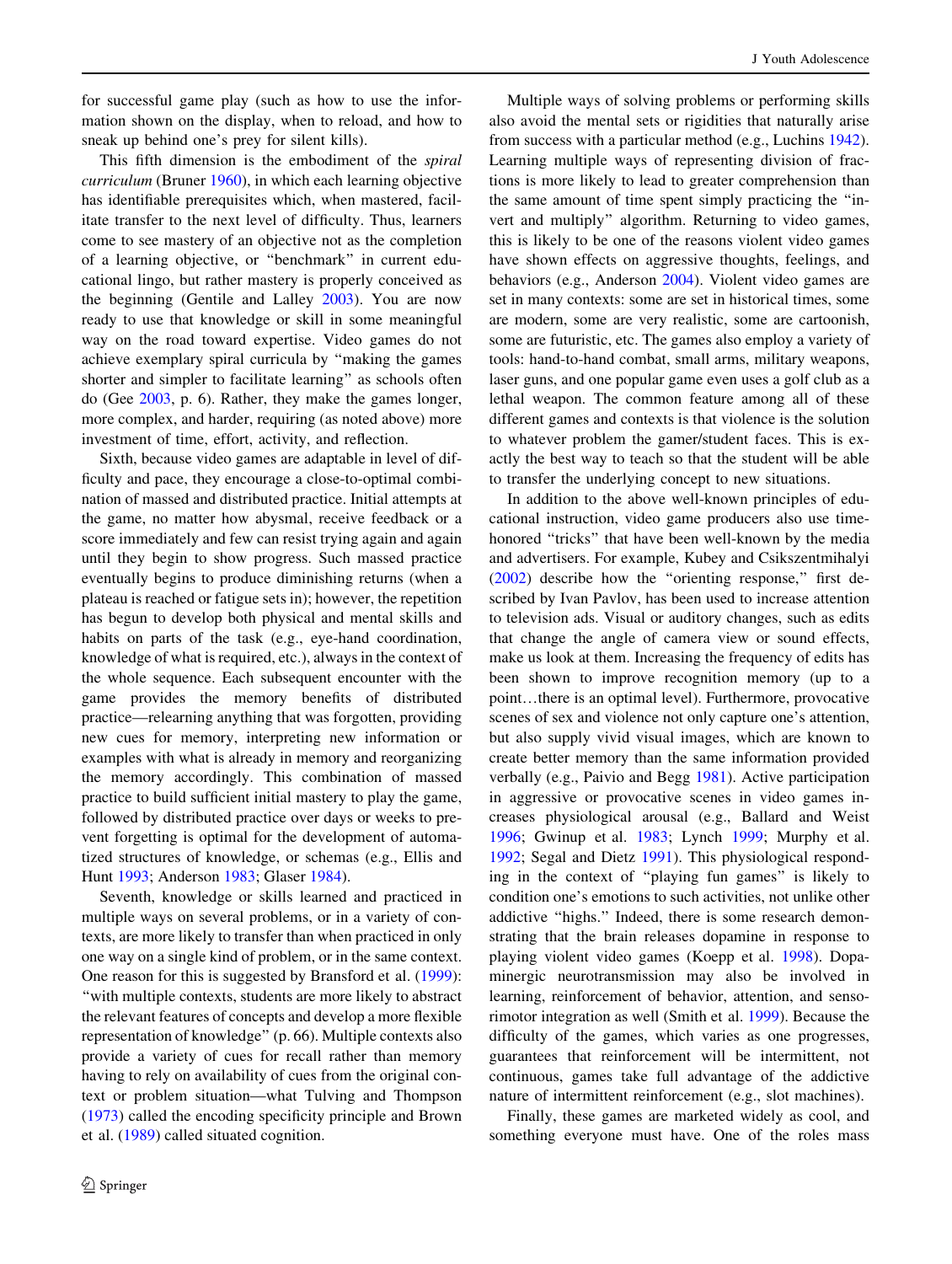media play in youth and adolescence is as a way of defining oneself (Christenson and Roberts [1998\)](#page-13-0). For example, adolescents often define their cliques by musical style (e.g., Goths, hip-hop, metalheads, punks, etc.; Christenson and Roberts). Visit any school playground, and much of the discussion and play will be about media characters, movies, TV shows, and video games. Partly because video games are so popular and motivating (Bryant and Vorderer [2006\)](#page-12-0), skill in such games is an important social currency for popularity among children (especially among boys).

#### Hypotheses

Note that each of the educational aspects described above provides testable hypotheses about how to create effective educational software. Although these learning principles are well-established in the classroom, few of these hypotheses have yet to be tested with regard to video games or other media. Nevertheless, there is a large and growing body of evidence showing that the more exposure consumers have to media, the more likely they are to learn from those media—including areas as diverse as product recognition, specific knowledge, skill development, attitude formation and change, stereotypes, brand purchasing and loyalty, and aggressive beliefs and behaviors. Some of these lessons are intentional, such as educational software or television programs designed to teach reading skills, and some are unintentional, such as violent games or television programs training aggressive behavior.

Two of the testable hypotheses from the educational principles described above were addressed here. First, the seventh principle above states that curricula that teach the same underlying concepts across contexts and domains have the best likelihood of transfer. Therefore, students who play multiple violent video games are more likely to learn aggressive cognitions and behaviors than students who generally play fewer violent video games. Second, the sixth principle above states that learning is more likely to be long-term if practice is distributed across time, in contrast to massed practice (our students know this as "cramming"). Therefore, students who play violent video games more regularly are more likely to learn aggressive cognitions and behaviors than students who play less regularly even if they play for equal amounts of time.

## Methods

## Participants

Three sets of data were collected, one with elementary school children in grades 3–5, one with young adolescents in grades 8 and 9, and one with late adolescents enrolled in a large Midwestern university. For the elementary school sample, 430 3rd ( $N = 119$ ), 4th ( $N = 119$ ), and 5th grade  $(N = 192)$  students participated in the study. Students were recruited from five Minnesota schools, including one suburban private school  $(N = 138)$ , three suburban public schools ( $N = 265$ ), and one rural public school ( $N = 27$ ). The sample was almost evenly divided between boys and girls, with 51% of the children being male. Participants ranged in age from 7 years to 11 years of age  $(M = 9.65)$ ;  $SD = 1.03$ ). Eighty-six percent of the respondents classified their ethnic background as Caucasian, which is representative of the region (other ethnicities included 2% African American, 2% Latino/Hispanic, 1% Native American, 4% Asian, 2% Multi-Racial, 2% other). All participants provided parental consent and assent.

For the young adolescent sample, 607 8th-grade  $(N = 496)$  and 9th-grade  $(N = 111)$  students participated in the study. Students were recruited from four Minnesota schools, including one urban private school ( $N = 61$ ), two suburban public schools  $(N = 350)$ , and one rural public school ( $N = 196$ ). Students were recruited from mandatory classes within their schools. The mean age of respondents was 14 years ( $SD = .64$ ). Fifty-two percent of respondents were male. Eighty-seven percent of the respondents classified themselves as Caucasian (other ethnicities included 1% African American, 2% Latino/Hispanic, 1% Native American, 3% Asian, 5% Multi-Racial, 1% other). All participants provided parental consent and assent.

For the late adolescent college sample, 1,441 students participated in the study. Students voluntarily participated in mass testing sessions, and earned extra credit points for their introductory psychology classes. The mean age of respondents was 19.4 years  $(SD = 1.73)$ . Forty-five percent of respondents were male. Eighty-nine percent of the respondents classified themselves as Caucasian, which is representative of the region and university populations (other ethnicities included 3% African American/Black, 2% Latino/Hispanic, 0% Native American, 4% Asian, 1% Multi-Racial, 1% other). All participants provided informed consent. All samples were treated in accordance with the "Ethical Principles of Psychologists and Code of Conduct'' (APA, 1992).

#### Elementary Longitudinal Sample Procedure

Participants completed three confidential surveys, and teachers completed one survey for each participating child (described below). Each participant (including teachers) completed each of these surveys at two points in time during the school year. The first administration (Time 1) occurred between November and February of the academic year. The second administration (Time 2) occurred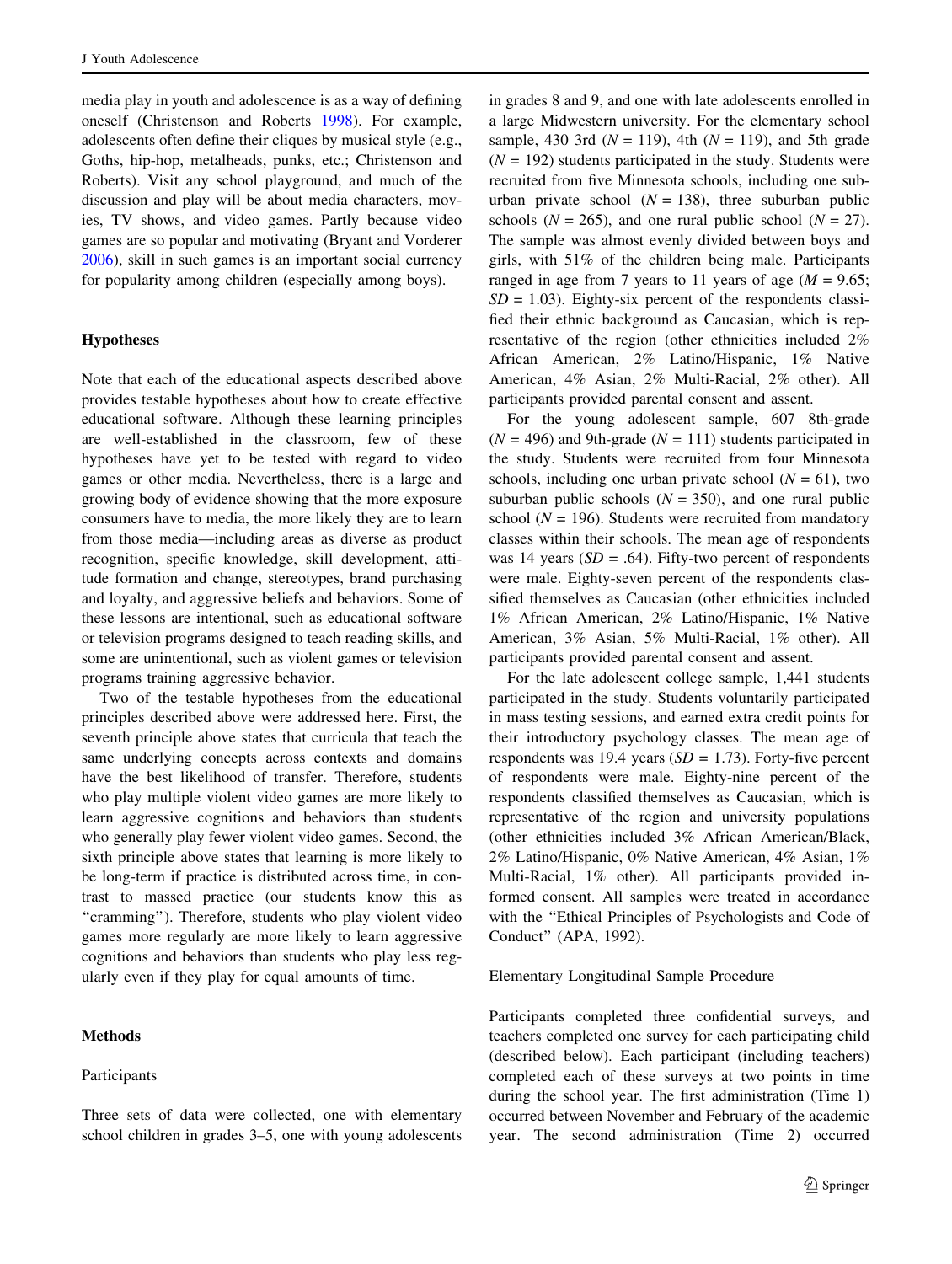between April and May of the year. The average time lag between the two administrations was 5 months. Consent levels were at least 70% for all classrooms, each of which was a mandatory class to reduce the likelihood of selection bias. Additional details of the procedure and instruments are available in Anderson et al. ([2007](#page-12-0)). It is worth noting that all of the data gathered here were guided by the theoretical framework of the General Aggression Model (see Carnagey and Anderson [2003](#page-12-0); Anderson and Huesmann [2003](#page-12-0) for details).

#### Assessment of Social Adjustment

Peer Assessment of Social Adjustment A peer nomination instrument was used to assess children's social adjustment, and was adapted from a peer nomination instrument that has been used in several previous studies of children's social behavior (e.g. Crick [1995](#page-13-0); Crick and Grotpeter [1995\)](#page-13-0). Only the physical aggression scale (2 items) is reported here. Children were asked to nominate three children who hit or kick others or who push and shove others around. Coefficient alpha was computed and was found to be satisfactory ( $\alpha = .92$ ).

Teacher Ratings of Aggressive Behavior Teachers completed a survey assessing children's aggression and prosocial behavior (Gentile et al. [2004](#page-13-0)). For the purposes of this study, only the physical aggression subscale was used. This subscale asks teachers to rate on a five-point scale whether the target child hits or kicks peers, initiates or gets into physical fights, threatens to hit or beat up peers, and pushes or shoves peers (anchored ''never true'' and ''almost always true"). Coefficient alpha was satisfactory ( $\alpha = .92$ ).

Self-report of Fights One item asked children whether they had been involved in a physical fight in the school year.

## Assessment of Media Habits

Violent Video Game Exposure Similar to Anderson and Dill's ([2000\)](#page-12-0) approach, participants were asked to name their three favorite video or computer games. For each named video game, participants were asked to rate how frequently they played on a 5-point scale  $(1 = "Almost$ never,"  $5 =$  "Almost every day"). Participants were also asked to rate how violent they consider each media product to be on a 4-point scale  $(1 = "Not at all violent,"$  $4 =$  "Very violent").

Weekly Amount of Video Game Play Participants reported the amount of time they spent playing video games during different time periods (from when they wake up until lunch, lunch until dinner, and dinner until bedtime), separately for weekdays and weekends. Weekly amounts were calculated from these responses.

## Assessment of Hostile Attribution Bias/Social Information Processing

The final survey was an adapted version of a hostile attribution survey that has been reliably used in past research (e.g., Crick [1995](#page-13-0); Nelson and Crick [1999](#page-13-0)). This instrument comprises 10 stories, each describing an instance of provocation in which the intent of the provocateur is ambiguous. Participants answer two questions following each story. The first presents four possible reasons for the peer's behavior, two of which indicate hostile intent and two reflect benign intent. The second question asks whether the provocateur(s) intended to be mean or not. This survey assesses the participant's perception of hostility from the outside world. Based on procedures delineated by Fitzgerald and Asher ([1987\)](#page-13-0), the children's responses to the attribution assessments were summed across the stories. Coefficient alpha was satisfactory ( $\alpha = .85$ ).

Composite Measures A composite measure of physical aggression was created because we had multiple informants. Peer ratings of physical aggression, teacher ratings of physical aggression, and self-reports of physical fights were standardized and averaged to create a physical aggression composite. Coefficient alpha was computed and found to be satisfactory at both points in time (Time 1  $\alpha = .87$ , Time 2  $\alpha = .89$ ).

Young Adolescent Sample Procedure

Each participant completed an anonymous survey packet. Consent levels were greater than 90% for all classrooms, each of which was a mandatory class. Additional details of the procedure and instruments are available in Gentile et al. ([2004\)](#page-13-0).

#### Variables

Violent Video Game Exposure Similar to the approach described for elementary school students, participants were asked to name their three favorite video games. For each named game, participants were asked to rate how frequently they played the game on a 7-point Likert scale  $(1 = "rarely", 7 = "often").$  Participants were also asked to rate how violent each game is on a 7-point Likert scale  $(1 = "little or no violence", 7 = "extremely violent").$ 

Participants were also asked to indicate how much violence they prefer to have in their video games on a 10-point scale  $(1 = "no$  violence",  $10 = "extreme$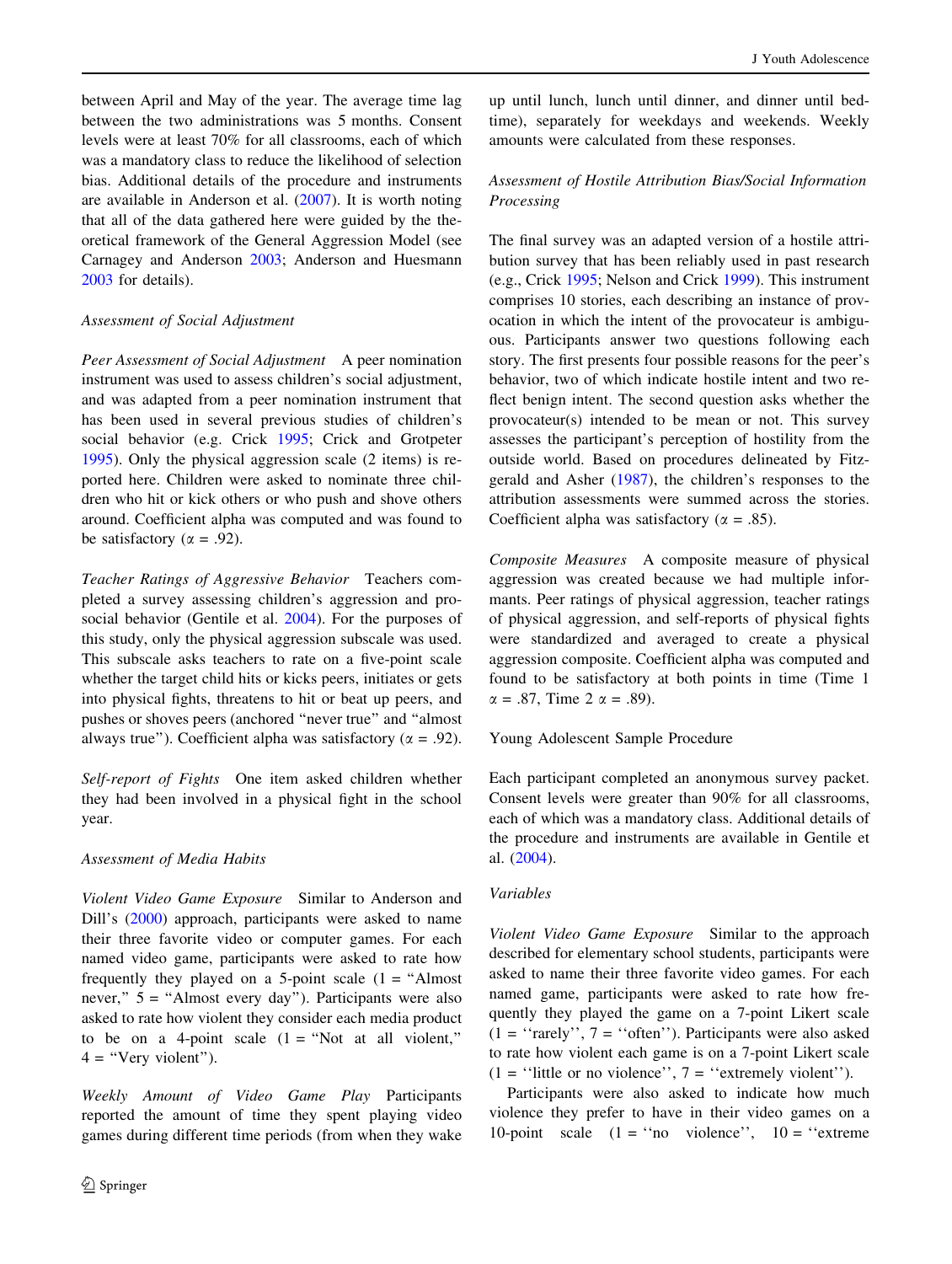violence''), and how much violence they prefer to have in their video games compared to 2–3 years ago on a 5-point scale  $(1 = "a lot less", 5 = "a lot more")$ .

Amount of Video Game Play Participants were asked the amount of time they spent playing games during different time periods (6am-noon, noon-6, 6-midnight, midnight-6), separately for weekdays and weekends. Weekly amount of game playing was calculated from these responses.

Trait Hostility Hostility was measured using the Cook & Medley Hostility Scale (Cook and Medley [1954\)](#page-13-0), a commonly used reliable instrument. Because the items for the Cook and Medley are taken from the MMPI, some were inappropriate for young adolescents. The instrument was modified by deleting seven items and changing the wording of some items to make them easier for 8th graders to understand. These modifications were based on those made by Matthews and colleagues (e.g., Woodall and Matthews [1993\)](#page-14-0). Coefficient alpha was satisfactory ( $\alpha = .84$ ).

Physical Fights Participants were asked if they had been in a physical fight in the last year. This question yielded a dichotomous response (yes/no).

## Late Adolescent Sample Procedure

Each participant completed an anonymous survey that gathered descriptive data about students' video game habits, demographic data, self-reported aggressive behaviors, and the Buss–Perry measure of aggression.

## Variables

## Violent Video Game Exposure

Identical to the approach described for young adolescents.

#### Amount of Video Game Play

Participants were asked the amount of time they spent playing games during different time periods separately for weekdays and weekends. Weekly amount of game playing was calculated from these responses.

## Trait Anger, Trait Hostility, and Overall Physical Aggression

Students completed the Buss–Perry Aggression Questionnaire (Buss and Perry [1992\)](#page-12-0), a commonly used reliable instrument. Agreement with statements such as, ''I get into fights a little more than the average person," "I have trouble controlling my temper,'' and ''I wonder why I sometimes feel so bitter about things," indicate higher physical aggression anger and hostility, respectively. Three subscales are reported here: the trait anger, trait hostility, and overall physical aggression subscales (reliability coefficients,  $\alpha = .80, .84,$  and .84, respectively).

#### Proactive and Reactive Physical Aggression

Students completed the Social Interaction Survey (Linder et al. [2002\)](#page-13-0), which measures self-reported use of physical aggression on a 7-point Likert scale (verbally-anchored "not at all true" to "very true"). It measures both proactive use of aggression (e.g., "I have threatened to physically harm other people in order to control them,"  $\alpha = .68$ ) and reactive aggression (e.g., ''When someone has angered or provoked me in some way, I have reacted by hitting that person,"  $\alpha = .80$ ).

## Results

Because multiple datasets are discussed here, the results are organized by hypothesis.

Hypothesis 1 Playing multiple violent video games will transfer better to aggressive cognitions and behaviors than playing fewer.

In all samples, participants reported their three favorite video games, how often they play each, and how violent each is. Under the logic of Hypothesis 1, if students play multiple violent games (which have different contexts, but share the underlying lesson that violence is an optimal solution to challenges), then those students should show more aggressive cognitions and behaviors, regardless of how much they play. The sample was restricted to only those participants who named three games. Because participants rated each game on the amount of violent content, the three violence ratings were averaged; thus, participants who play three violent games would have higher means than participants who play non-violent games or a mix of violent and non-violent games. Table [1](#page-7-0) shows the raw correlations between the average violence scores and several measures of aggressive cognitions, personality, and behavior. The pattern of correlations shows that students who play several violent games are more likely than students who play no violent games or a mix of violent and non-violent games (1) to have a hostile attribution bias, (2) to have a hostile personality, and (3) to be physically aggressive.

Because of multicollinearity among hostility, sex, video game violence exposure, and aggressive behavior, simple correlations are not the best statistics to test this hypothesis. In order to provide a stricter test, logistic regressions were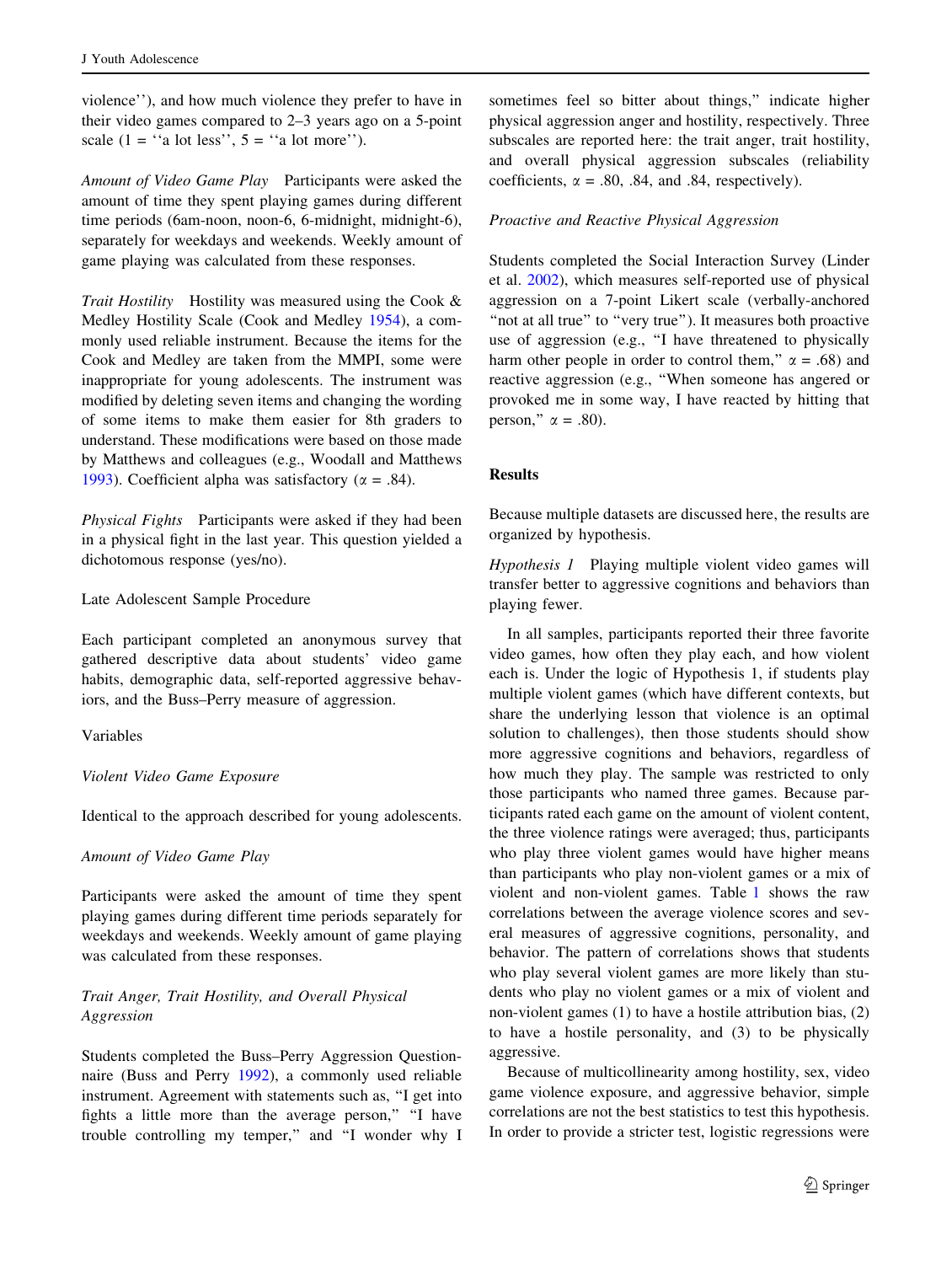|                                                 | 3rd–5th Graders average violence of<br>games at Time 1 | 18th-9th Graders average<br>violence of games | College students average<br>violence of games |
|-------------------------------------------------|--------------------------------------------------------|-----------------------------------------------|-----------------------------------------------|
| Hostile attribution bias                        | $13*$                                                  | $.11*$                                        |                                               |
| Trait hostility                                 |                                                        | $.17***$                                      | $.12**$                                       |
| Arguments with teachers                         |                                                        | $.14*$                                        | -                                             |
| Physical fights (Time 1)                        | $.21***$                                               | $.28***$                                      |                                               |
| Physical fights (Time 2)                        | $.29***$                                               |                                               |                                               |
| Time 1 Peer-nominated physical<br>aggression    | $.27***$                                               |                                               |                                               |
| Time 2 Peer-nominated physical<br>aggression    | $.33***$                                               |                                               |                                               |
| Time 1 Teacher-nominated<br>physical aggression | 29***                                                  |                                               |                                               |
| Time 2 Teacher-nominated<br>physical aggression | $.36***$                                               |                                               |                                               |
| Time 1 Overall physical<br>aggression index     | 33***                                                  |                                               |                                               |
| Time 2 Overall physical<br>aggression index     | $.41***$                                               |                                               |                                               |
| Buss-Perry trait anger                          |                                                        |                                               | $.10**$                                       |
| Buss-Perry overall physical<br>aggression       |                                                        |                                               | $.26***$                                      |
| Proactive physical aggression                   |                                                        |                                               | $.16***$                                      |
| Reactive physical aggression                    |                                                        |                                               | $.24***$                                      |

<span id="page-7-0"></span>Table 1 Correlations between violence of favorite games and aggressive cognitions, personality, and behavior

*Notes:*  $* p < .05$ ,  $* p < .01$ ,  $* * p < .001$ ;  $- =$  Not measured in this population

conducted on physical fights in which several variables were controlled. Because boys tend to be more likely both to consume violent media and to be more aggressive (e.g., Anderson et al. [2007\)](#page-12-0), it is important to control for sex. Furthermore, because minorities in America tend to consume greater amounts of electronic media (Gentile and Walsh [2002](#page-13-0); Roberts et al. [1999\)](#page-14-0), it is important to control for minority status. The small number of minorities in these samples made it impossible to keep race coded by each discrete group, and therefore race was recoded to be dichotomous (white/minority).<sup>2</sup> Finally, age was statistically controlled because older children may be allowed to have access to different media.

For the 8th/9th graders, logistic regressions were conducted in which sex, race, age, hostile attribution bias, and total weekly amount of time playing video games were statistically controlled. Even controlling for each of those variables, the amount of rated violence in the games explained a significant amount of variance in physical fights  $(B = .229, Wald = 7.7, df = 1, p = .006)$ . This is important because it separates the content of the games played from the amount of games played. Similar results were found with college students. Controlling for sex, race, and total amount of time playing games, the amount of violence in the games played explained a significant amount of variance in overall physical aggression ( $\beta$  = .094, t = 2.5  $p = .012$ ).

For the 3rd–5th graders, regressions were conducted predicting Time 2 variables from Time 1 variables, demonstrating changes across time. Controlling for sex, race, age, lag, weekly amount of video game play, and Time 1 hostile attribution bias, Time 1 amount of violence in the three top games played explains a significant amount of variance in Time 2 hostile attribution bias ( $\beta$  = .156,  $p = .003$ ). Similar results are obtained looking at changes in overall aggressive behavior (self-reported, peer-nominated, and teacher-nominated). Figure [1](#page-8-0) displays a path analysis testing a model of causality (the model also includes race, age, and school lag as exogenous variables). It is hypothesized that children who play multiple violent video games are more likely to learn the underlying concepts of aggression as normative, and will therefore begin to see the world more in aggressive terms (hostile attribution bias), which will then result in more aggressive behaviors. As can be seen in Fig. [1,](#page-8-0) both prior aggression and playing multiple violent games at Time 1 predict hostile attribution bias (here shown as a mean of Time 1

 $\frac{2}{3}$  Because coding minority status in a dichotomous manner is not ideal, the analyses were also run without controlling for race. The overall pattern of results does not change if one does not control for race, and sometimes becomes stronger.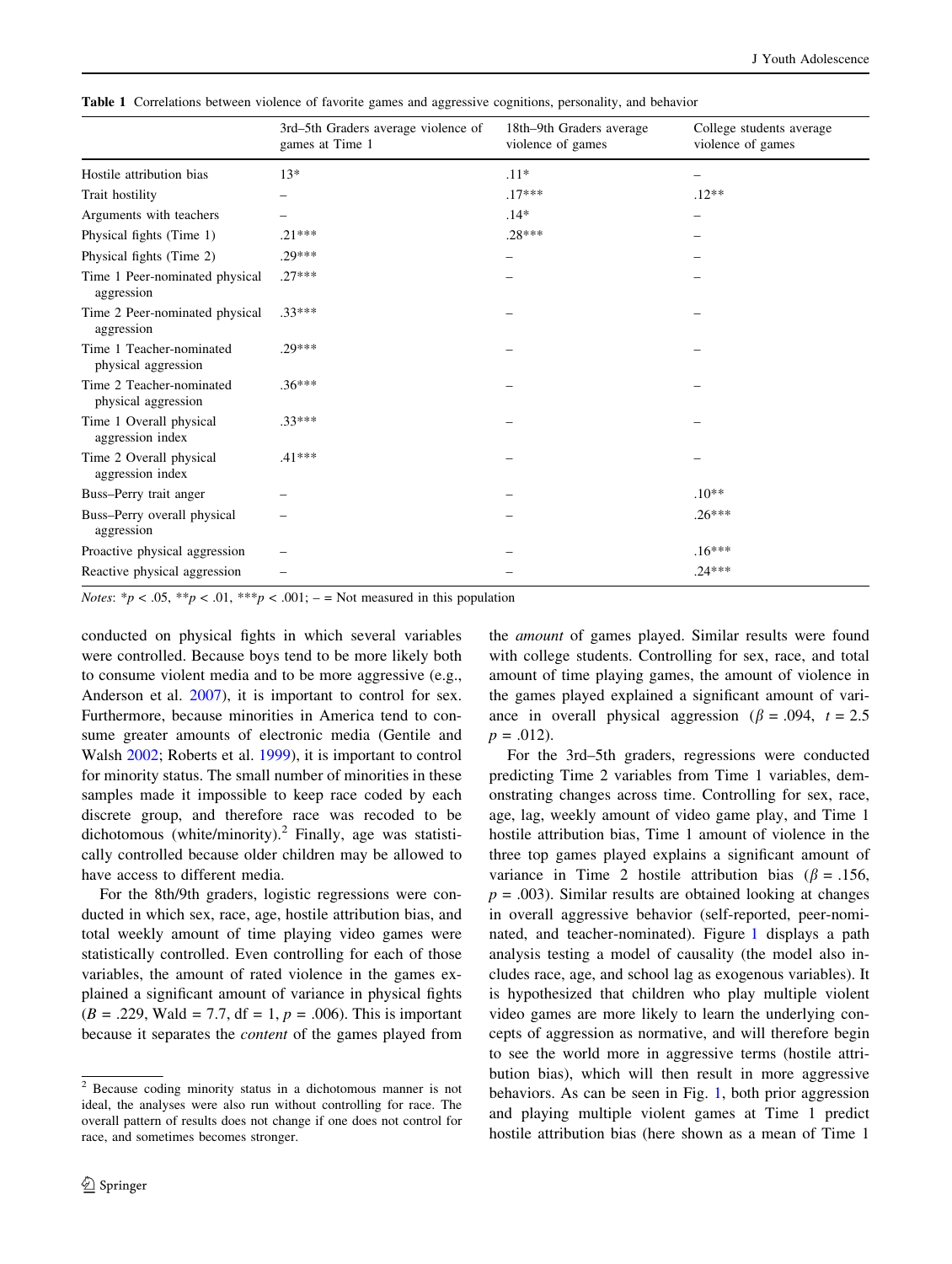<span id="page-8-0"></span>Fig. 1 Longitudinal path model demonstrating mediated and direct effects of multiple violent game that playing multiple violent games leads to greater physically aggressive behavior, controlling for prior aggressive behavior, sex, race, age, and total amount of game play (3rd– 5th Graders)  $^{\circ}p < .10$ ,  $^{\circ}p < .05$ ,<br> $^{\circ}p < .01$ ,  $^{\circ}p < .001$ , Note: Pace  $p < .01, \,^{\rm c}p < .001$ . Note: Race, age, and amount of school lag are included as exogenous control variables



 $^{+}p$  < .10,  $^{a}p$  < .05,  $^{b}p$  < .01,  $^{c}p$  < .001

and Time 2), which in turn predicts aggressive behavior at Time 2. In addition to this mediated pathway, both prior aggression and playing multiple violent games directly influence Time 2 aggressive behavior (and being a boy marginally increases the risk for Time 2 aggressive behavior). These results are particularly significant. They show that students who played several violent video games changed to become more aggressive across a school year.

Hypothesis 2 More regular and distributed practice with violent video games will increase learning of aggressive cognitions and behaviors.

In the 8th/9th grade and the college samples, participants reported how often they play video games on a scale ranging from "less than once a month" to "almost every day.'' Participants also reported for how many years they had been playing video games. A distributed practice variable was created by multiplying the frequency of play by the number of years of play. Under the logic of Hypothesis 2, if students play violent games (but not nonviolent games) repeatedly over long periods of time, then those students should show more aggressive cognitions and behaviors. Again, the sample was restricted to only those participants who named three games, and the sample was split at the violence exposure scale midpoint (forming a low violence gaming group and a high violence gaming group). It was expected that students who played games more regularly for more years would have more aggressive cognitions and behaviors, but only for the high violence gaming group. That is, among gamers who play equal amounts of violent games, those who split their play into more regular and frequent intervals during would be more likely to become more aggressive than those who play similarly violent games but who distribute their play less.

For the young adolescent sample, multiple regressions were conducted on hostile attribution bias, trait hostility, arguments with teachers, and physical fights. Distributed practice significantly predicted hostile attribution bias for the high violence gaming group, but not for the low violence gaming group, even controlling for sex, grade, and race (see Table [2\)](#page-9-0). Distributed practice also significantly predicted arguments with teachers for both the high and low violence gaming groups, after controlling for sex, grade, and race. There were trends toward distributed practice predicting trait hostility and physical fights for the high violence gaming group, but they were non-significant.

For the college sample, multiple regressions were conducted on self-reported proactive and reactive physical aggression, and the anger, hostility, and physical aggression subscales of the Buss–Perry Hostility Inventory. Distributed practice significantly predicted trait anger, proactive physical aggression, reactive physical aggression, and general physical aggression for the high violence gaming group, but not for the low violence gaming group, even controlling for sex and race (see Table [3\)](#page-9-0). There was a trend toward distributed practice predicting trait hostility  $(\beta = .14, p = .12)$  for the high violence gaming group, but it was non-significant.

## Discussion

When considered in the light of what is known to be the ''best practices'' of education, violent video games appear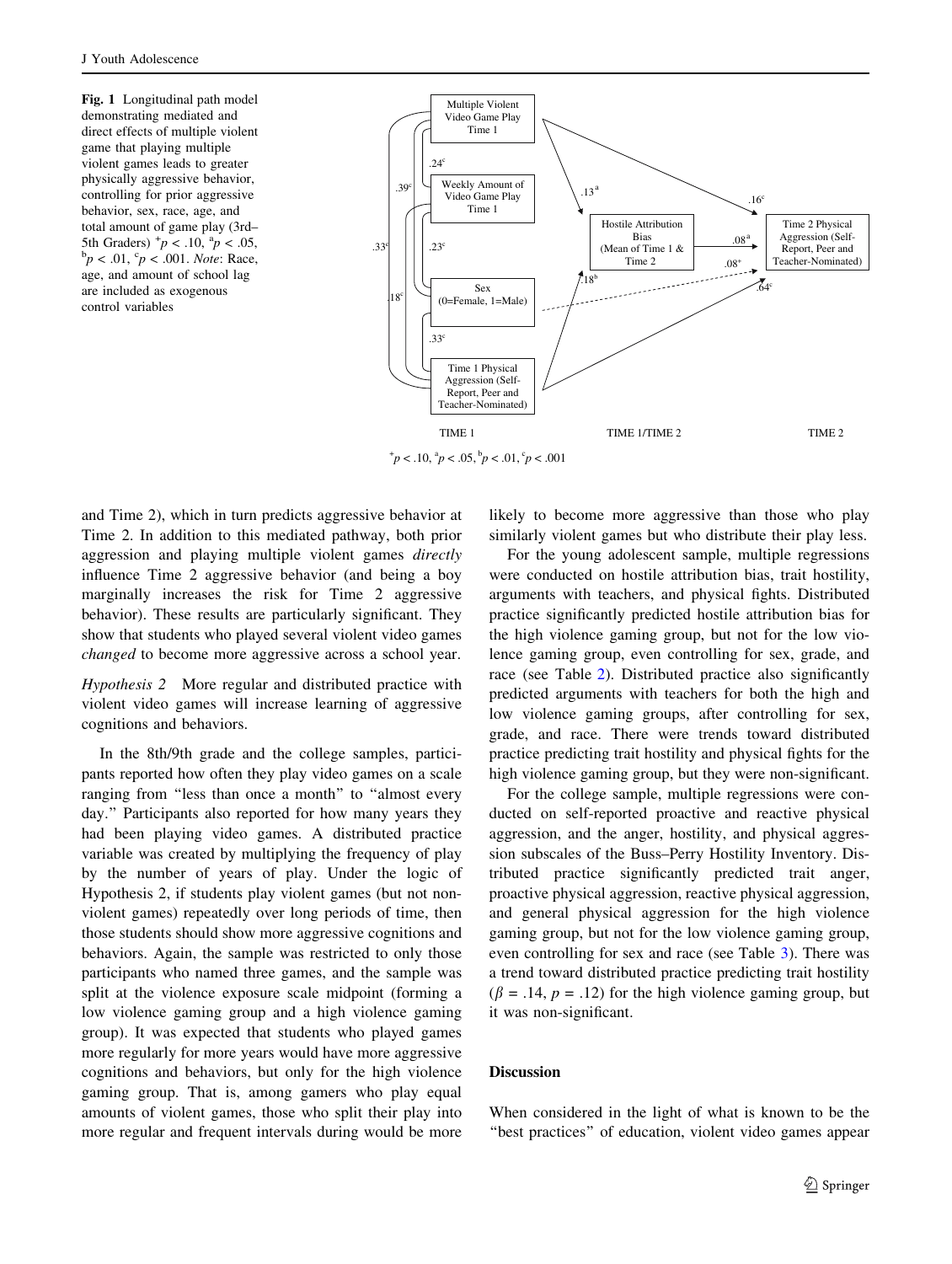| Violence group                                                  | Variable             | Beta                                                                                                   |          | Significance |
|-----------------------------------------------------------------|----------------------|--------------------------------------------------------------------------------------------------------|----------|--------------|
| Low violence gaming group: predicting hostile attribution bias  | <b>Sex</b>           | $-.041$                                                                                                | $-.586$  | .559         |
|                                                                 | Grade                | .059                                                                                                   | .884     | .378         |
|                                                                 | Race                 | $-.012$                                                                                                | $-.182$  | .855         |
|                                                                 | Distributed practice | .016                                                                                                   | .227     | .821         |
| High violence gaming group: predicting hostile attribution bias | <b>Sex</b>           | .025                                                                                                   | .376     | .708         |
|                                                                 | Grade                | $-.031$                                                                                                | $-.459$  | .647         |
|                                                                 | Race                 | .032                                                                                                   | .479     | .632         |
|                                                                 | Distributed practice | .176                                                                                                   | 2.566    | .011         |
| Low violence gaming group: predicting arguments with teachers   | Sex                  | $-.124$                                                                                                | $-1.527$ | .129         |
|                                                                 | Grade                | .075                                                                                                   | .983     | .327         |
|                                                                 | Race                 | $-.038$<br>$-.502$<br>.237<br>2.928<br>.014<br>.198<br>.178<br>2.489<br>2.451<br>.175<br>.239<br>3.299 | .617     |              |
|                                                                 | Distributed practice |                                                                                                        | .004     |              |
| High violence gaming group: predicting arguments with teachers  | <b>Sex</b>           |                                                                                                        |          | .843         |
|                                                                 | Grade                |                                                                                                        |          | .014         |
|                                                                 | Race                 |                                                                                                        |          | .015         |
|                                                                 | Distributed practice |                                                                                                        |          | .001         |

<span id="page-9-0"></span>Table 2 Regression coefficients predicting hostile attribution bias and arguments with teachers (8th/9th Grade)

Table 3 Regression coefficients predicting anger and physical aggression (college students)

| Violence group                                                       | Variable                     | Beta    | $\boldsymbol{t}$ | Significance |
|----------------------------------------------------------------------|------------------------------|---------|------------------|--------------|
| Low violence gaming group: predicting trait anger                    | <b>Sex</b>                   | .069    | 1.511            | .132         |
|                                                                      | Race                         | $-.104$ | $-1.905$         | .057         |
|                                                                      | Distributed practice         | .098    | 1.794            | .073         |
| High violence gaming group: predicting trait anger                   | <b>Sex</b>                   | .069    | .865             | .389         |
|                                                                      | Race                         | $-.016$ | $-.190$          | .850         |
|                                                                      | Distributed practice         | .255    | 2.985            | .003         |
| Low violence gaming group: predicting proactive physical aggression  | <b>Sex</b>                   | .074    | 1.638            | .102         |
|                                                                      | Race                         | $-.226$ | $-4.149$         | .000         |
|                                                                      | Distributed practice         | .023    | .426             | .670         |
| High violence gaming group: predicting proactive physical aggression | <b>Sex</b>                   | $-.015$ | $-.183$          | .855         |
|                                                                      | Race                         | $-.010$ | $-.119$          | .906         |
|                                                                      | Distributed practice         | .269    | 3.160            | .002         |
| Low violence gaming group: predicting reactive physical aggression   | <b>Sex</b>                   | .102    | 2.283            | .023         |
|                                                                      | Race                         | $-.264$ | $-4.954$         | .000         |
|                                                                      | Distributed practice         | .074    | 1.392            | .165         |
| High violence gaming group: predicting reactive physical aggression  | <b>Sex</b>                   | .034    | .424             | .672         |
|                                                                      | Race                         | $-.130$ | $-1.535$         | .127         |
|                                                                      | Distributed practice<br>.225 | 2.650   | .009             |              |
| Low violence gaming group: predicting overall physical aggression    | <b>Sex</b>                   | .139    | 3.335            | .001         |
|                                                                      | Race                         | $-.372$ | $-7.483$         | .000         |
|                                                                      | Distributed practice         | .081    | 1.636            | .103         |
| High violence gaming group: predicting overall physical aggression   | <b>Sex</b>                   | $-.022$ | $-.274$          | .784         |
|                                                                      | Race                         | $-.162$ | $-1.905$         | .059         |
|                                                                      | Distributed practice         | .184    | 2.163            | .032         |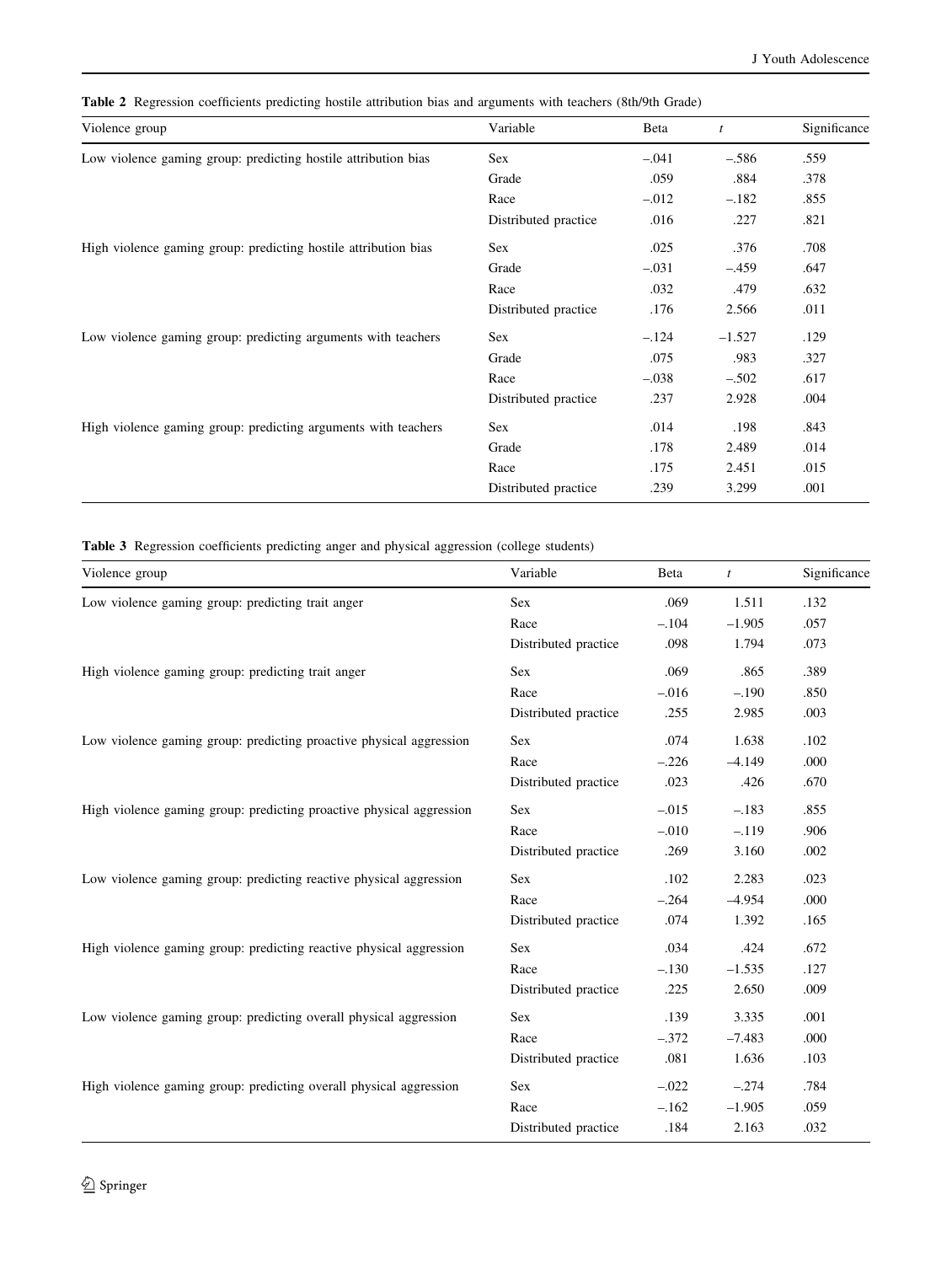to be exemplary teachers of aggression. Our hypotheses were supported. Playing multiple violent video games, even after controlling for total amount of time playing all video games, appears to lead to better transfer of aggressive cognitions and behaviors than playing a mix of violent and non-violent games (or obviously playing only nonviolent games). Because we had longitudinal data, we were able to show that students who played multiple violent games actually changed to have a greater hostile attribution bias, which also increased their aggressive behaviors over prior levels (Fig. [1](#page-8-0)). Playing multiple violent games also increased aggressive behaviors directly, in addition to the mediated pathway through hostile attribution bias.

The second hypothesis, that distributed practice over time playing violent video games will lead to greater aggressive cognitions and behaviors was largely supported. Controlling for the amount of violence in video games played by 8th/9th graders, playing more frequently during a given week over multiple years was correlated with greater hostile attribution bias and arguments with teachers. This held true after controlling for sex, race, and grade. There were trends in the hypothesized direction for hostile personality and physical fights, but these were non-significant. Among the college sample, after controlling for sex, race, and the amount of violence in video games played, distributed practice significantly predicted trait anger, proactive physical aggression, reactive physical aggression, and general physical aggression (Table [3](#page-9-0)). There was also a non-significant trend toward distributed practice predicting trait hostility.

It is likely that there is a great deal of measurement error when attempting to measure distributed practice retroactively. Furthermore, the analyses conducted here also assume that the current levels of violent video game exposure has also remained constant over time, which is likely to be an incorrect assumption. However, both of these measurement problems would serve to make it unlikely to find any significant effects, but significant effects were found for both aggressive cognition variables and antisocial/ aggressive behavior variables. In addition, all gamers actually distributed their practice, just that some distributed more. Again, this should only serve to lessen the ability to find effects.

It is important to remember that the data presented here are correlational, and we cannot conclude that playing violent video games caused the changes in aggressive cognition and behavior. However, because we also have longitudinal data, it is clear that our data are not solely showing that aggressive kids play violent video games. Even controlling for prior aggressive cognition and behavior, playing multiple violent video games adds a significant amount of power for predicting which children

will become *more* aggressive (e.g., Fig. [1\)](#page-8-0). Violent video games appear to be excellent teachers of aggression.

This study adds to the literature primarily by bridging disciplines. Educational psychologists have decades of research documenting what makes for excellent instruction, but this knowledge has rarely been cited by social, developmental, and experimental psychologists who study media effects on children. We hope that this cross-disciplinary conceptual approach provides a richer understanding of the psychological mechanisms underlying the effects of video games, as well as generating several testable hypotheses for researchers. This study contributes a replication of well-known findings on the educational power of distributed practice and overlearning, but with a focus on children's and adolescents' experience with video games rather than in a classroom setting. In addition, it is hoped that this conceptual approach provides a richer understanding for educators, as it suggests that one *can* hook children and adolescents into learning by using good instructional methods.

## Implications for Teaching

The schools begin with several disadvantages in comparison with the media. For example, it is difficult to imagine a lesson on multiplication of fractions being so vivid or arousing to create widespread excitement about math or to be a means to widespread popularity. If math induces conditioned emotions, they are more likely to be anxiety or learned helplessness than euphoria (Dweck and Licht [1980](#page-13-0); Gentile and Monaco [1986](#page-13-0)). Moreover, it is socially acceptable to admit or feign incompetence in math (''I was never good with math'' or ''I hate math''), while their opposites (''I love math'') have little currency for popularity. In contrast, saying ''I love this song'' or ''I am good at this video game'' is likely to increase one's popularity, while admitting dislike for pop songs or incompetence at video games may carry a social penalty (e.g., Christenson and Roberts [1998](#page-13-0)).

Schools are charged with teaching and modeling such prosocial values as sharing, tolerance, modesty, and peaceful conflict resolution. These goals compete with the popular media, and especially video games, in which such values as competition, aggression, acquisitiveness, lust, gender bias, pride, and winning at all costs through whatever means are often vividly portrayed and celebrated (e.g., Gee [2003;](#page-13-0) Poole [2000\)](#page-14-0). Furthermore, schools do not have the capital to invent or purchase state of the art technology to make their lessons in history, science, math, or English as sexy and vivid as the lessons being taught (explicitly or implicitly) in video games.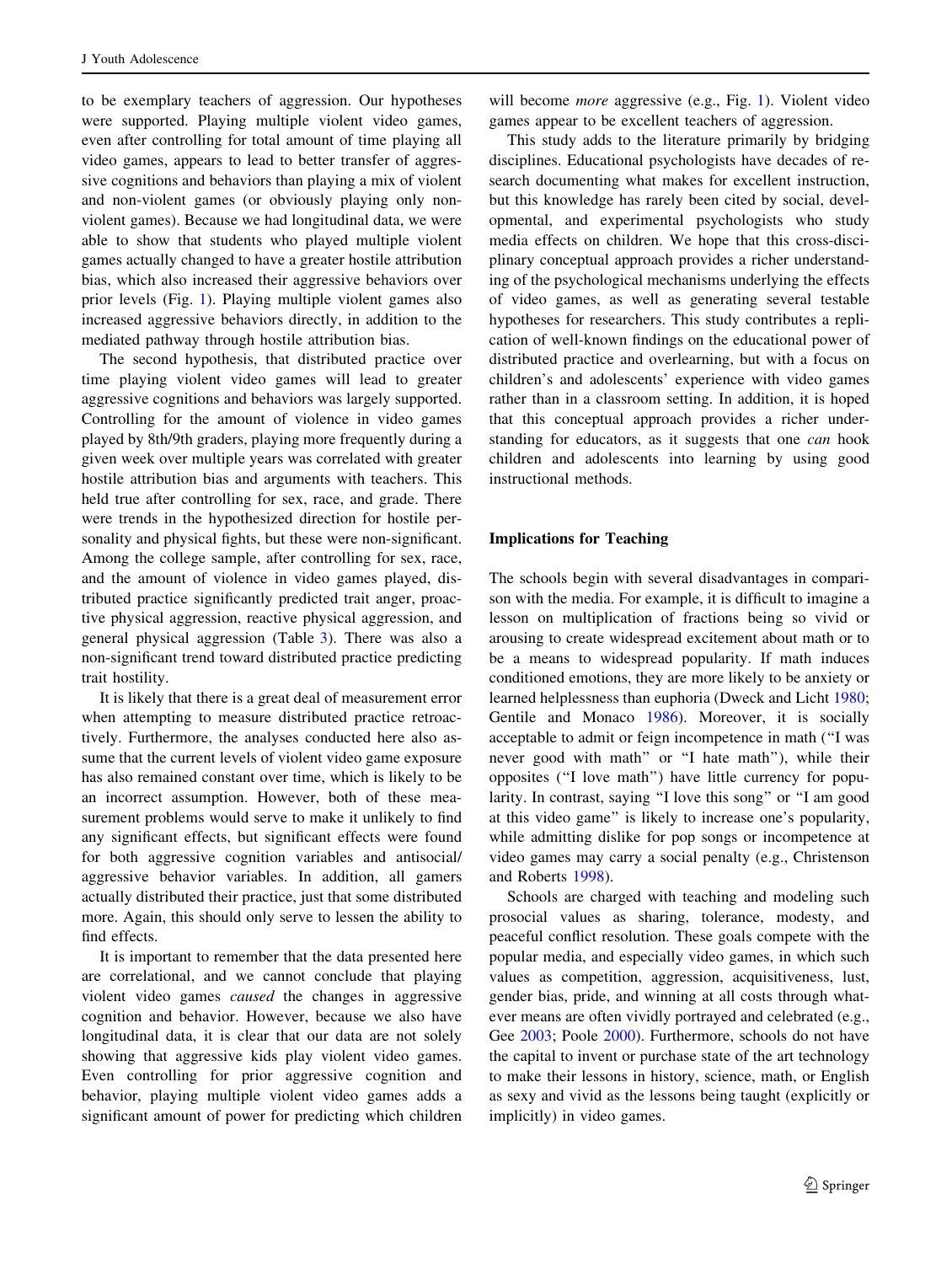Given that the schools cannot—and should not—adopt all of the titillating tactics of the popular media, what can educators learn from the successful instructional practices of violent video games? Some answers, based on the above discussion, are: (1) Teach fewer concepts, but require that students master and then overlearn them; (2) connect those concepts (via a spiral curriculum) to past and future learnings via continual review and practice, as well as reminders of the connections; (3) reinforce (extrinsically with grades and intrinsically with perceived self-efficacy) increasing levels of competence or automaticity, depth of understanding, and analytic or creative applications of these concepts; (4) invent more ways for students to experiment with identities relevant to their studies; and (5) use technology where appropriate to provide practice toward automaticity in a game-like atmosphere. This is not to imply that teachers should become automatic robots, responding to each action of each student immediately as a computer can. In fact, much of the burden for the instructional practices we endorse here should be taken up by curriculum designers and textbook producers. Effective teachers and curriculum developers already implement many of these ideas much of the time, but in general these ideas are not widely practiced. We conclude by expanding and clarifying these points.

Most teachers feel that they have too little time to cover too much material. The movement toward higher standards, ironically, only exacerbates the problem by list after list of mostly unrelated objectives. Mastery of an objective—that is, achieving a benchmark—means you are done with that objective when it should instead be considered the beginning (Gentile and Lalley [2003](#page-13-0)). Initial learnings, after all, will be forgotten even when a high standard of 80– 100% correct is required if for no other reason than interference from previous and subsequent learning objectives (Hulse et al. [1980\)](#page-13-0). Lower passing standards assure even less recall. Therefore, what is necessary is an instructional plan to require that knowledge and skills initially mastered will be overlearned to the point of automaticity, optimally in a variety of new applications and while adding new skills or knowledge incrementally (Gentile and Lalley [2003;](#page-13-0) Willingham [2004](#page-14-0)). There are many successful ways to do this, of course, but ''covering the curriculum'' to survey all of the concepts, historical periods, or formulas in a standard curriculum is not one of them.

As implied above, students must be encouraged—indeed, required—to find connections between previous and current concepts. This must be explicit because teaching for understanding and transfer requires that such connections be made (via a spiral curriculum or scaffolding; e.g., Bruner [1960](#page-12-0) or Glaser [1984](#page-13-0), respectively). It is also necessary because our current practices do not engender trust. Consider that when students ask us

''Why do we have to learn this stuff?'' we usually answer ''Because you'll need it for something coming later,'' but when later comes, we often say, ''Well, forget what you learned before; we don't do it that way here.'' Gentile and Lalley ([2003\)](#page-13-0) give the example of addition and subtraction of fractions, which is often illustrated using pies and cakes. When it comes to multiplication and division of fractions, and students ask how dividing Joe's three-quarters of a pie by Mary's fifth of a pie leads to more pie, most teachers give a ''Well, forget about pies'' answer. The teachers say this because they don't know how to use pies to demonstrate the solution, but notice the message about trust that the students are receiving. Of course, our favorite example is teachers themselves, who upon taking their first job hear from their new colleagues, ''Forget all that stuff they taught you in that ivory tower—we do it differently here in the real world of schools.''

Although the current zeitgeist disparages behaviorists and extrinsic motivation, schools are almost all about extrinsic reinforcement and punishment. Consider the gushy praise that many elementary students receive for mediocre work or for finally paying attention (after much inattention), or the points that are docked for work that is correct but a day late. What the students learn is that they can get by with little effort and that schedules are more important than competence. These are violations of learning principles (e.g., reinforcement contingencies) that the designers of video games do not make. As noted earlier, self-esteem or self-efficacy is something that students must earn by increasing competence on a task that is perceived by them as important and that is beyond their previous level of competence. Sustained effort on fewer, more difficult and complex tasks is preferable to quick, isolated and easy assignments if we want students to develop persistence and frustration tolerance, and to understand that success is contingent upon focused effort. Rewarding (through points or grades) for such achievements, then, helps the learner reflect and self-monitor and does not undermine intrinsic motivation (e.g., Gee [2003;](#page-13-0) Schön [1987](#page-14-0)). Rather, the extrinsic reinforcement (points) is used in service of intrinsic motivation (competence and perceived self-efficacy). Recently a computer game designed to classically condition positive feedback has been shown to increase implicit self-esteem and lower aggression (Baccus et al. [2004\)](#page-12-0). In the current literature, there are philosophical differences between behavioral and traditional learning approaches on the one hand, and situated cognition approaches on the other. Yet, it is likely that the conceptual issues described here (and most of the existing empirical evidence) can be incorporated into either position, as the arguments above describe general principles that hopefully apply beyond specific theoretical approaches.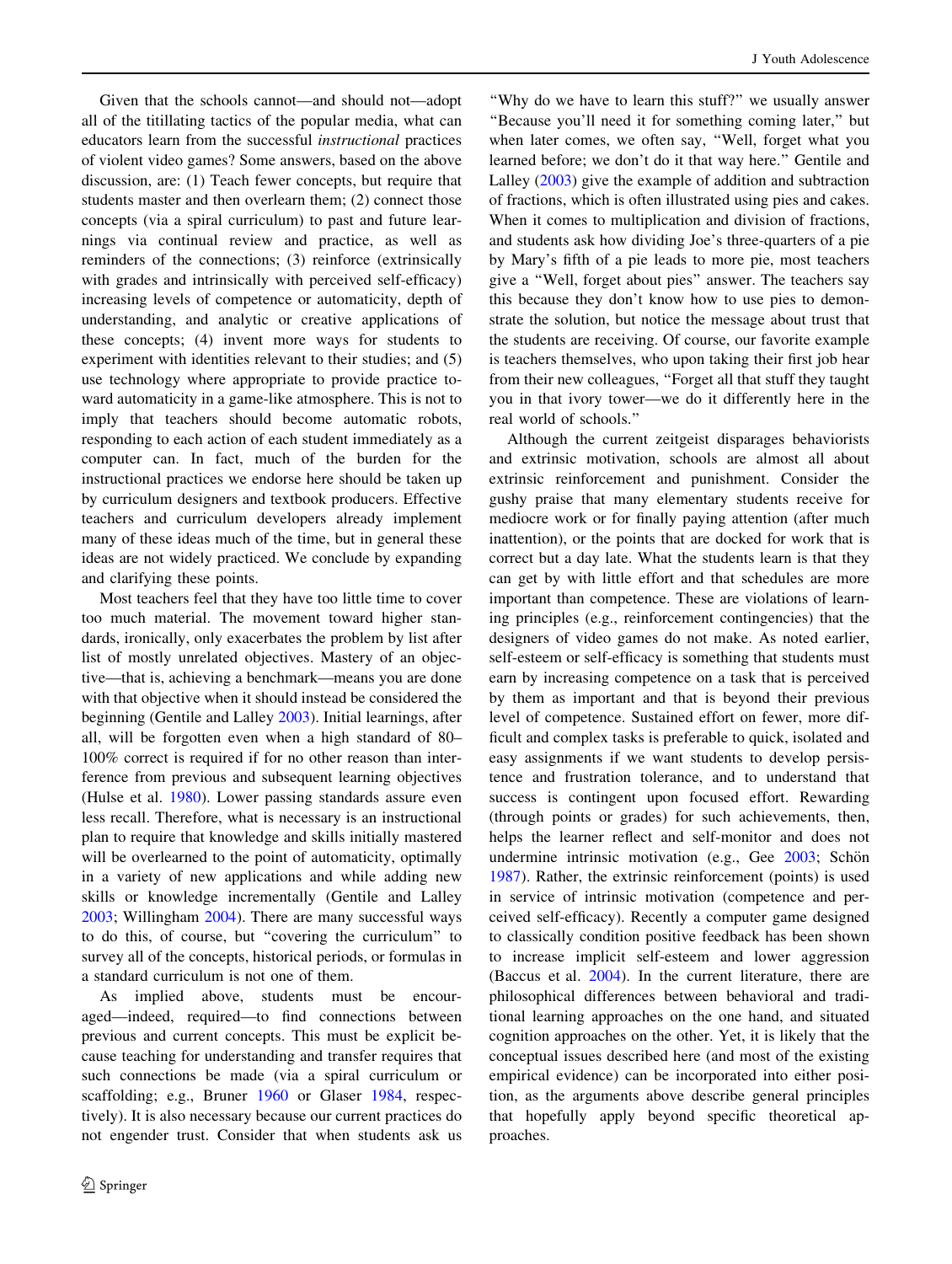<span id="page-12-0"></span>For all of the talk about technology in schools, we have not begun to tap its potential broadly and systematically. We have increasingly smarter technology that ''thinks'' along with the student, adapting instruction to each student's current skills, strategies, or mistakes. We now have software sophisticated enough to provide knowledge and skill building: requiring learning to a high level, distributed practice with feedback, overlearning to automaticity, reflection and practicing inquiry skills. Most importantly, we could use the kind of identity experimentation technology described above to allow our students to be a virtual Marie Curie or Christopher Columbus for a few days, instead of just learning about their discoveries. As an unintended consequence, this also could return drama and excitement (and perhaps associated arts such as music and design) to the classroom. Some educational programming of this sort has been achieved, but is not widely used; neither are schools integrating the arts with the core curricula to achieve these same goals without computer technology. Conceptually, the issues seem similar, so we do not need to wait for more advances to begin to use the insights technology has afforded us.

#### **Conclusion**

We have attempted to argue that video games use at least seven of the pedagogical techniques that educational psychologists know make for excellent learning. It should therefore be no surprise that video games are excellent teachers, both of educational content (e.g., Murphy et al. [2001\)](#page-13-0) and of violent content (e.g., Anderson et al. 2007). We tested two of the educational principles with crosssectional samples of younger and older adolescents, and a longitudinal sample of elementary school children, and found support for both. We hope that the conceptual framework we have provided will encourage additional research on the other principles. The fact that learning occurs regardless of whether the effects are intentional or unintentional is irrelevant, and should make us more thoughtful about designing games and choosing games for children and adolescents to play.

Acknowledgment The authors wish to thank Julia Maier and two anonymous reviewers for their helpful comments.

#### References

- Anderson, J. R. (1983). The architecture of cognition. Cambridge, MA: Harvard University Press.
- Anderson, C. A. (2004). An update on the effects of violent video games. Journal of Adolescence, 27, 113–122.
- Anderson, C. A., Berkowitz, L., Donnerstein, E., Huesmann, R.L., Johnson, J., Linz, D., Malamuth, N., & Wartella, E. (2003). The influence of media violence on youth. Psychological Science in the Public Interest, 4, 81–110.
- Anderson, C. A., & Bushman, B. J. (2001). Effects of violent video games on aggressive behavior, aggressive cognition, aggressive affect, physiological arousal, and prosocial behavior: A metaanalytic review of the scientific literature. Psychological Science, 12, 353–359.
- Anderson, C., & Dill, K. (2000). Video games and aggressive thoughts, feelings, and behavior in the laboratory and in life. Journal of Personality and Social Psychology, 78, 772–790.
- Anderson, C. A., Gentile, D. A., & Buckley, K. (2007). Violent video game effects on children and adolescents: Theory, research, and public policy. New York: Oxford University Press.
- Anderson, C. A., & Huesmann, L. R. (2003). Human aggression: A social-cognitive view. In M. A. Hogg & J. Cooper (Eds.), Handbook of social psychology (pp. 296–323). London: Sage Publications.
- Baccus, J. R., Baldwin, M. W., & Packer, D. J. (2004). Increasing implicit self-esteem through classical conditioning. Psychological Science, 15, 498–502.
- Bahrick, H. P. (1984). Semantic memory content in permastore: Fifty years of memory for Spanish learned in school. Journal of Experimental Psychology: General, 113, 1–29.
- Ballard, M. E., & Weist, J. R. (1996). Mortal Kombat: The effects of violent video game play on males' hostility and cardiovascular responding. Journal of Applied Social Psychology, 26, 717–730.
- Bandura, A. (1977). Self-efficacy: Toward a unifying theory of behavior change. Psychological Review, 84, 191–215.
- Bandura, A. (1986). Foundations of thought and action: A social cognitive theory. Englewood Cliffs, NJ: Prentice-Hall.
- Bartholow, B. D., Bushman, B. J., & Sestir, M. A. (2006). Chronic violent video game exposure and desensitization to violence: Behavioral and event-related brain potential data. Journal of Experimental Social Psychology, 42, 532–539.
- Berkey, C. S., Rockett, H. R. H., Field, A. E., Gillman, M. W., Frazier, A. L., Camargo, C. A., & Colditz, G. A. (2000). Activity, dietary intake, and weight changes in a longitudinal study of preadolescent and adolescent boys and girls. Pediatrics, 105, 9 pp.
- Bloom, B. S. (1986). Automaticity: The hands and feet of genius. Educational Leadership, 43(5), 70–77.
- Bransford, J. D., Brown, A. L, & Cocking, R. R. (Eds.) (1999). How people learn: Brain, mind, experience, and school. Washington, DC: National Academy Press.
- Brown, J. S., Collins, A., & Duguid, P. (1989). Situated cognition and the culture of learning. Educational Researcher, 18, 32–42.
- Bruner, J. (1960). The process of education. New York: Vintage.
- Bryant, J., & Vorderer, P. (2006). Playing video games: Motives, responses, and consequences. Mahwah, NJ: Lawrence Erlbaum and Associates.
- Buss, A. H., & Perry, M. P. (1992). The aggression questionnaire. Journal of Personality and Social Psychology, 63, 452–459.
- Carnagey, N. L., & Anderson, C. A. (2003). Theory in the study of media violence: The General Aggression Model. In D. Gentile (Ed.), Media violence and children (pp. 87–106). Westport, CT: Praeger.
- Carnagey, N. L., Anderson, C.A., & Bushman, B. J. (2007). The effect of video game violence on physiological desensitization to real-life violence. Journal of Experimental Social Psychology, 43, 489–496.
- Carroll, J. B. (1963). A model of school learning. Teachers College Record, 64, 723–733.
- Carroll, J. B. (1989). The Carroll model: A 25-year retrospective and prospective view. Educational Researcher, 8(1), 26–31.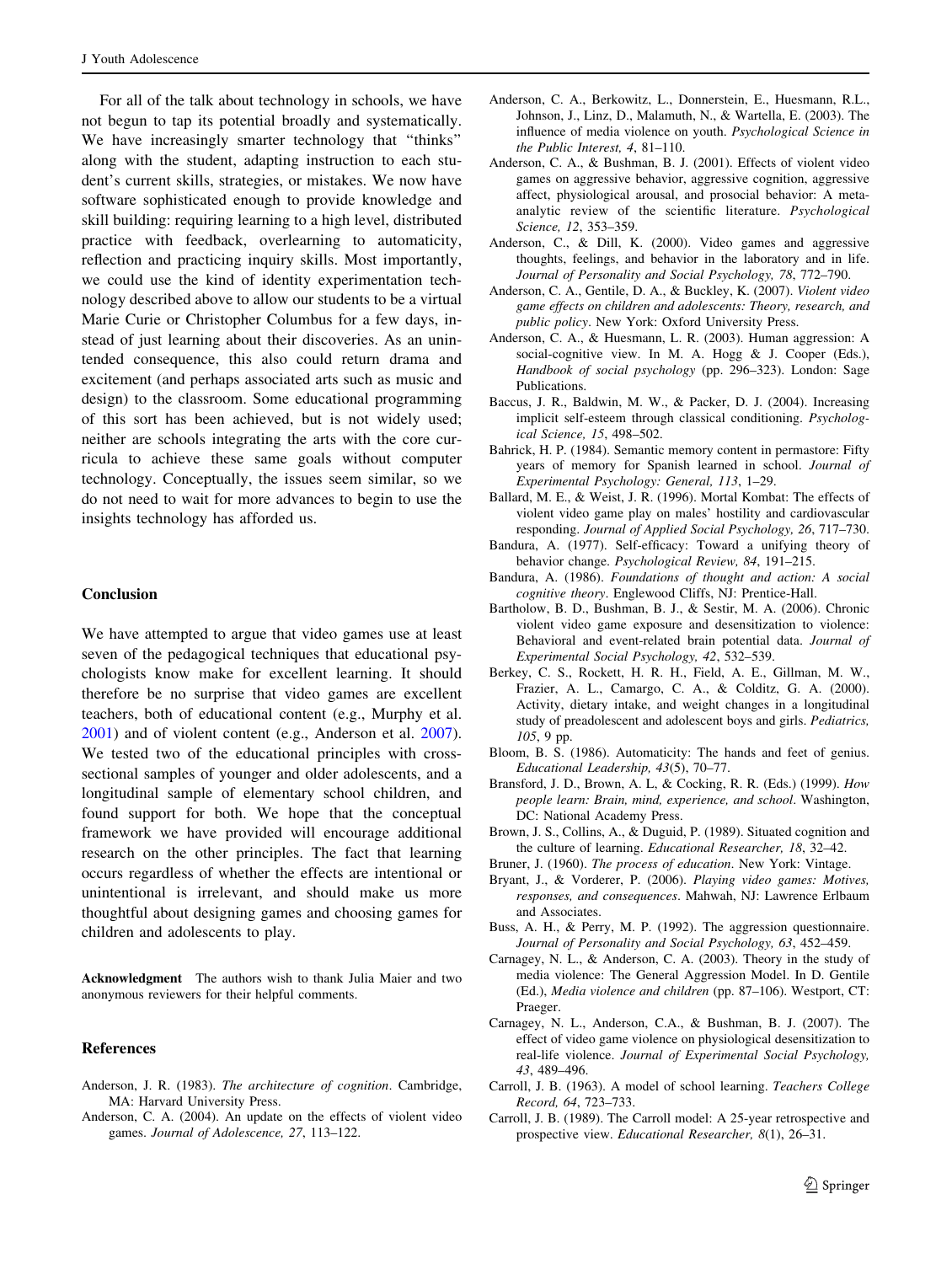- <span id="page-13-0"></span>Chase, W. G., & Simon, H. A. (1973). Perception in chess. Cognitive Psychology, 4, 55–81.
- Chi, M. T. H., Glaser, R., & Rees, E. (1982). Expertise in problem solving. In R. J. Sternberg, (Ed.), Advances in the psychology of human intelligence (Vol. 1), (pp. 7–75). Hillsdale, NJ: Erlbaum Associates.
- Children Now (2001). Fair play? Violence, gender and race in video games. Los Angeles, CA: Children Now.
- Christenson, P. G., & Roberts, D. F. (1998). It's not only rock & roll: Popular music in the lives of adolescents. Cresskill, NJ: Hampton Press.
- Cook, W. W., & Medley, D. M. (1954). Proposed hostility and parisaic-virtue scales for the MMPI. Journal of Applied Psychology, 38(6), 414–418.
- Crick, N. R. (1995). Relational aggression: The role of intent attributions, feelings of distress, and provocation type. Development and Psychopathology, 7, 313–322.
- Crick, N., & Grotpeter, J. (1995). Relational aggression, gender, and social-psychological adjustment. Child Development, 66, 710– 722.
- Dietz, T. L. (1998). An examination of violence and gender role portrayals in video games: Implications for gender socialization and aggressive behavior. Sex Roles, 38, 425–442.
- Dill, K. E., Gentile, D. A., Richter, W. A., & Dill, J. C. (2005). Violence, sex, race, and age in popular video games: A content analysis. In E. Cole & D. J. Henderson (Eds.), Featuring females: Feminist analyses of the media (pp. 115-130). Washington, DC: American Psychological Association.
- Dweck, C. S., & Licht, B. G. (1980). Learned helplessness and intellectual achievement. In J. Garber & M. E. P. Seligman, (Eds.), Human helplessness: Theory and applications. NY: Academic Press.
- Ebbinghaus, H. (1885). Memory: A contribution to experimental psychology. (1964 translation by H. A. Ruger & C. E. Bussenius). NY: Dover.
- Ellis, H. C., & Hunt, R. R. (1993). Fundamentals of cognitive psychology. (5th ed.). Madison, WI: Brown & Benchmark.
- Entertainment Software Association (2007). Facts and research: Games and violence. Washington, DC: Entertainment Software Association. Available: [http://www.theesa.com/facts/](http://www.theesa.com/facts/games_youth_violence.php) [games\\_youth\\_violence.php](http://www.theesa.com/facts/games_youth_violence.php), Accessed June 15, 2007.
- Erikson, E. H. (1963). Childhood and society. (2nd ed). NY: W. W. Norton.
- Erikson, E. H. (1968). *Identity: Youth and crisis*. NY: W. W. Norton.
- Erikson, E. H. (1980). Identity and the life cycle. NY: W. W. Norton. Fitzgerald, P., & Asher, S. R. (1987, August). Aggressive-rejected
- children's attributional biases about liked and disliked peers. Paper presented at the annual meeting of the American Psychological Association, New York.
- Gee, J. P. (2003). What video games have to teach us about learning and literacy. New York: Palgrave Macmillan.
- Gentile, D. A. (Ed.) (2003). Media violence and children. Westport, CT: Praeger.
- Gentile, D. A., & Anderson, C. A. (2003). Violent video games: The newest media violence hazard. In D. A. Gentile (Ed.), Media violence and children (pp. 131–152). Westport, CT: Praeger.
- Gentile, J. R., & Lalley, J. (2003). Standards and mastery learning: Aligning teaching and assessment so all children can learn. Thousand Oaks, CA: Corwin.
- Gentile, D. A., Lynch, P. J., Linder, J. R., & Walsh, D. A. (2004). The effects of violent video game habits on adolescent aggressive attitudes and behaviors. Journal of Adolescence, 27, 5–22.
- Gentile, J. R., & Monaco, N. M. (1986). Learned helplessness in mathematics: What educators should know. Journal of Mathematical Behavior, 5, 159–178.
- Gentile, D. A., & Stone, W. (2005). Violent video game effects on children and adolescents: A review of the literature. Minerva Pediatrica, 57, 337–358.
- Gentile, J. R., Voelkl, K. E., Mt. Pleasant, J., & Monaco, N. M. (1995). Recall after relearning by fast and slow learners. Journal of Experimental Education, 63, 185–197.
- Gentile, D. A., & Walsh, D. A. (2002). A normative study of family media habits. Journal of Applied Developmental Psychology, 23, 157–178.
- Glaser, R. (1962). Psychology and instructional technology. In R. Glaser (Ed.), Training research and education (pp. 1-30). Pittsburgh, PA: University of Pittsburgh Press.
- Glaser, R. (1984). Educational thinking: The role of knowledge. American Psychologist, 39, 93–104.
- Gwinup, G., Haw T., & Elias, A. (1983). Cardiovascular changes in video-game players: Cause for concern? Post Graduate Medicine, 74, 245–248.
- Harris, M. B., & Wiliams, R. (1985). Video games and school performance. Education, 105(3), 306–309.
- Hulse, S. H., Egeth, H., & Deese, J. (1980). Psychology of learning. NY: McGraw Hill.
- Hunter, M. (1982). Mastery teaching. El Segundo, CA: Tip Publications.
- James, W. (1890). The principles of psychology (Vol. 1). New York: Dover.
- Koepp, M. J., Gunn, R. N., Lawrence, A. D., Cunningham, V. J., Dagher, A., Jones, T., Brooks, D. J., Bench, C. J., & Grasby, P. M. (1998). Evidence for striatal dopamine release during a video game. Nature, 393, 266–268.
- Kubey, R., & Csikszentmihalyi, M. (2002). Television addiction is no mere metaphor. Scientific American, February, 48–55.
- Lepper, M. R. (1985). Microcomputers in education: Motivational and social issues. American Psychologist, 40, 1–18.
- Lepper, M. R., & Chabay, R. W. (1985). Intrinsic motivation and instruction: Conflicting views on the role of motivational processes in computer-based education. Educational Psychologist, 20, 217–230.
- Lepper, M. R., & Gurtner, J. L. (1989). Children and computers: Approaching the twenty-first century. American Psychologist, 44, 170–178.
- Linder, J. R., Crick, N. R., & Collins, W. A. (2002). Relational aggression and victimization in young adults' romantic relationships: Associations with perceptions of parent, peer, and romantic relationship quality. Social Development, 11, 69–86.
- Luchins, A. S. (1942). Mechanization in problem solving: The effect of Einstellung. Psychological Monographs, 54, 258 pp.
- Lynch, P. J. (1999). Hostility, Type A behavior, and stress hormones at rest and after playing violent video games in teenagers. Psychosomatic Medicine, 61, 113.
- Murphy, J. K., Alpert, B. S., & Walker, S. S. (1992). Ethnicity, pressor reactivity, and children's blood pressure: Five years of observations. Hypertension, 20, 327–332.
- Murphy, R., Penuel, W., Means, B., Korbak, C., & Whaley, A. (2001). E-DESK: A Review of Recent Evidence on the Effectiveness of Discrete Educational Software. Menlo Park, CA: SRI International. Available: [http://ctl.sri.com/publications/](http://ctl.sri.com/publications/downloads/Task3_FinalReport3.pdf) [downloads/Task3\\_FinalReport3.pdf](http://ctl.sri.com/publications/downloads/Task3_FinalReport3.pdf), Accessed May 19, 2004.
- Nelson, D. A., & Crick, N. R. (1999). Rose-colored glasses: Examining the social information-processing of prosocial young adolescents. Journal of Early Adolescence, 19, 17–38.
- Paivio, A., & Begg, I. (1981). Psychology of language. Englewood Cliffs, NJ: Prentice Hall.
- Parker, L. E., & Lepper, M. R. (1992). Effects of fantasy contexts on children's learning and motivation: Making learning more fun. Journal of Personality and Social Psychology, 62, 625–633.